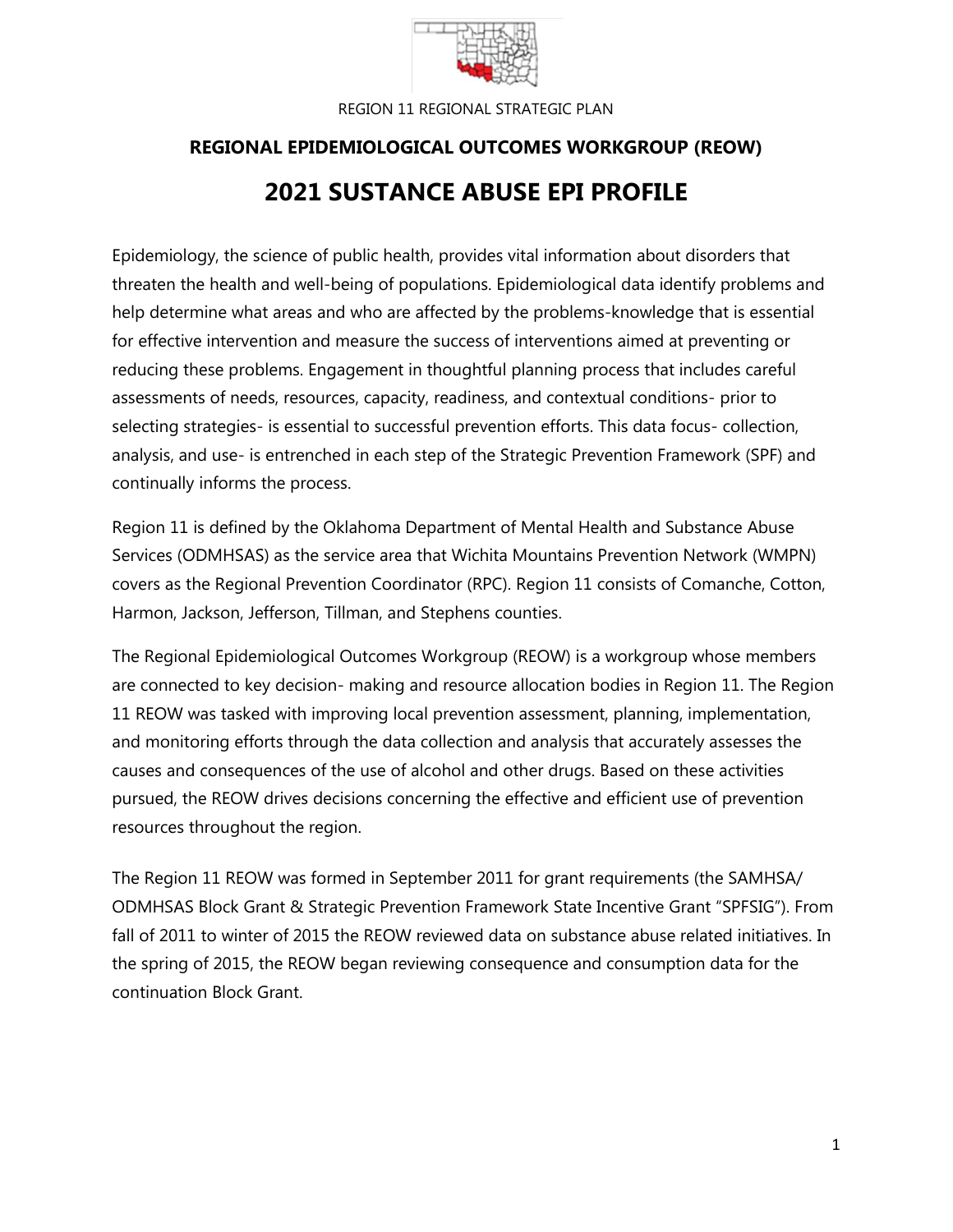

Table 1 below shows the composition of REOW in terms of membership, professional background, and role.

| <b>Brooke Anthony</b> | <b>Wichita Mountains Prevention Network</b> | Provide and Analyze Data       |
|-----------------------|---------------------------------------------|--------------------------------|
| Kim Whaley            | Duncan Regional Hospital                    | <b>Stephens County CDW Rep</b> |
| Jennifer Gormley      | <b>Wichita Mountains Prevention Network</b> | Provide and Analyze Data       |
| Bekah Fountain        | Wichita Mountains Prevention Network        | Provide and Analyze Data       |
| Chloe Roughface       | <b>Wichita Mountains Prevention Network</b> | Provide and Analyze Data       |
| Onreka Johnson        | Wichita Mountains Prevention Network        | Provide and Analyze Data       |
| Stephanie Morcom      | <b>Wichita Mountains Prevention Network</b> | Provide and Analyze Data       |
| <b>Todd Anthony</b>   | <b>ABLE Commission</b>                      | Provide and Analyze Data       |
| <b>Rick Strain</b>    | Oklahoma Bureau of Narcotics                | Data Analysis                  |
| Leisa Weatherly       | Department of Human Services                | Provide and Analyze Data       |
| Dustin Dye            | Lawton Police Dept.                         | Data Analysis                  |
| Macdonald Chaava      | <b>Community Member</b>                     | Data Analysis                  |
| Mary Gossett          | <b>Community Member</b>                     | Data Analysis                  |
| Jason Gardner         | Children & Family Services                  | Provide and Analyze Data       |
| Christina Erman       | YouthCare of Oklahoma                       | Provide and Analyze Data       |
| Sandy Foster          | Comanche County Memorial Hospital           | Provide and Analyze Data       |
| Rosalyn Hall          | Oklahoma Health Department                  | Provide and Analyze Data       |
| Lori Lovett           | Oklahoma Health Department                  | Provide & Analyze Data         |
| Kaitlyn Knott         | Lawton Police Department                    | Data Analysis                  |
| Matt Dimmitt          | Lawton Police Department                    | Data Analysis                  |
| Carlos Taylor         | Southern Oklahoma Treatment Services        | Provide and Analyze Data       |
| Aron Wahkinney        | Southern Plains Tribal Health Board         | Provide and Analyze Data       |
| Melanie Johnson       | Southern Plains Tribal Health Board         | Provide and Analyze Data       |
| Courtney Evans        | Chickasaw Nation                            | Provide and Analyze Data       |
| Mendy Spohn           | Oklahoma Health Department                  | Provide and Analyze Data       |
| Terri Kinder          | Oklahoma Family Network                     | Provide and Analyze Data       |

## **TABLE 1: Regional Epidemiological Outcomes Workgroup**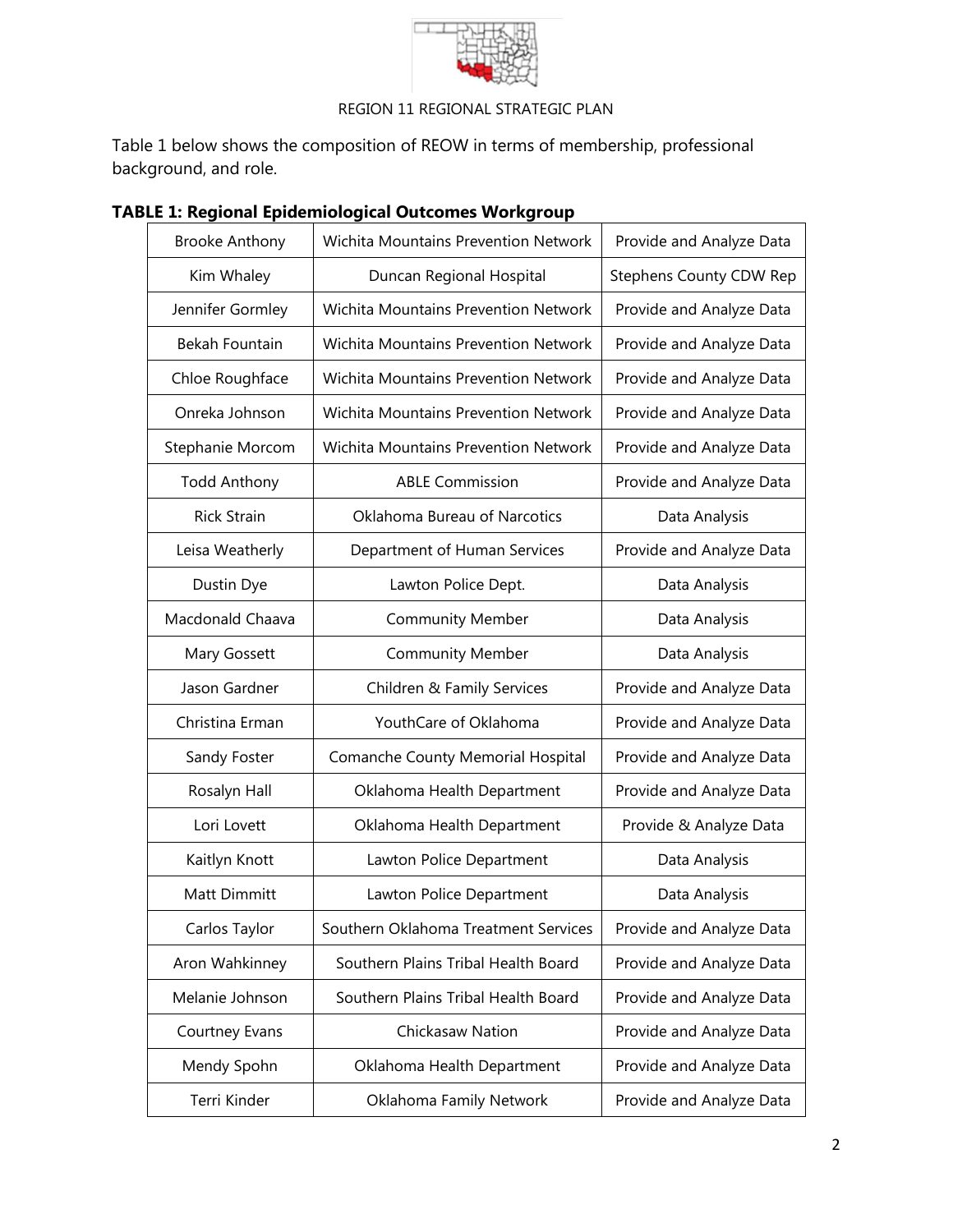

| Nathan Mackey          | Oklahoma Highway Patrol | Data Analysis            |
|------------------------|-------------------------|--------------------------|
| Linda Griffith Lambert | Marie Detty             | Provide and Analyze Data |
| Suzan Esley            | Marie Detty             | Provide and Analyze Data |

# **DEMOGRAPHICS**

According to the estimates from the American Community Survey, in 2019 there were 211,598 people living in Region 11, a 2.02% decrease since 2017.The population of females living in the region was 103,256 (48.8%). The population's racial breakdown was 145,949 white (69.0%), 22,700 black (10.7%), 9,722 American Indian/Native Alaskan (4.6%), 3,779 Asian (1.8%), 19,434 reporting two or more races (9.2%), and 29,664 of Hispanic or Latino origin (14%). There were 33,814 residents living in poverty, representing 16% of the total regional population. The percentage of adults aged twenty-five and over with a high school diploma or higher was 88.3%. And 19.7% of residents held at least a four-year college degree. The average median income per household in 2019 was \$45,737.71, a 1.12% increase over 2017 when adjusted for inflation.

Table 2 below contains county specific numbers as well as regional totals. These numbers are from the 2019 American Community Survey and reflect those estimates.

|                                                                                | 9. Tr                            |                                |                                |                                 |                                   |                                  |                                 |                     |
|--------------------------------------------------------------------------------|----------------------------------|--------------------------------|--------------------------------|---------------------------------|-----------------------------------|----------------------------------|---------------------------------|---------------------|
|                                                                                | <b>Comanche</b><br><b>County</b> | <b>Cotton</b><br><b>County</b> | <b>Harmon</b><br><b>County</b> | <b>Jackson</b><br><b>County</b> | <b>Jefferson</b><br><b>County</b> | <b>Stephens</b><br><b>County</b> | <b>Tillman</b><br><b>County</b> | <b>Region</b><br>11 |
| 2019<br><b>Population</b>                                                      | 120,749                          | 5,858                          | 2,710                          | 25,063                          | 6,158                             | 43,647                           | 7,413                           | 211,598             |
| 2017<br><b>Population</b>                                                      | 123,066                          | 6,000                          | 2,758                          | 25,574                          | 6,270                             | 44,293                           | 7,992                           | 215,953             |
| <b>Female</b><br><b>Population</b>                                             | 57,036                           | 2,896                          | 1,383                          | 12,505                          | 3,056                             | 22,749                           | 3,631                           | 103,256             |
| <b>White</b><br><b>Population</b>                                              | 75,751                           | 4,695                          | 1,757                          | 18,005                          | 5,224                             | 35,971                           | 4,546                           | 145,949             |
| <b>Black</b><br><b>Population</b>                                              | 19,184                           | 133                            | 254                            | 1,716                           | 85                                | 766                              | 562                             | 22,700              |
| <b>American</b><br><b>Indian/Native</b><br><b>Alaskan</b><br><b>Population</b> | 5,849                            | 567                            | 12                             | 416                             | 358                               | 2,318                            | 202                             | 9,722               |
| <b>Asian</b><br><b>Population</b>                                              | 3,172                            | 0                              | 20                             | 331                             | 1                                 | 239                              | 16                              | 3,779               |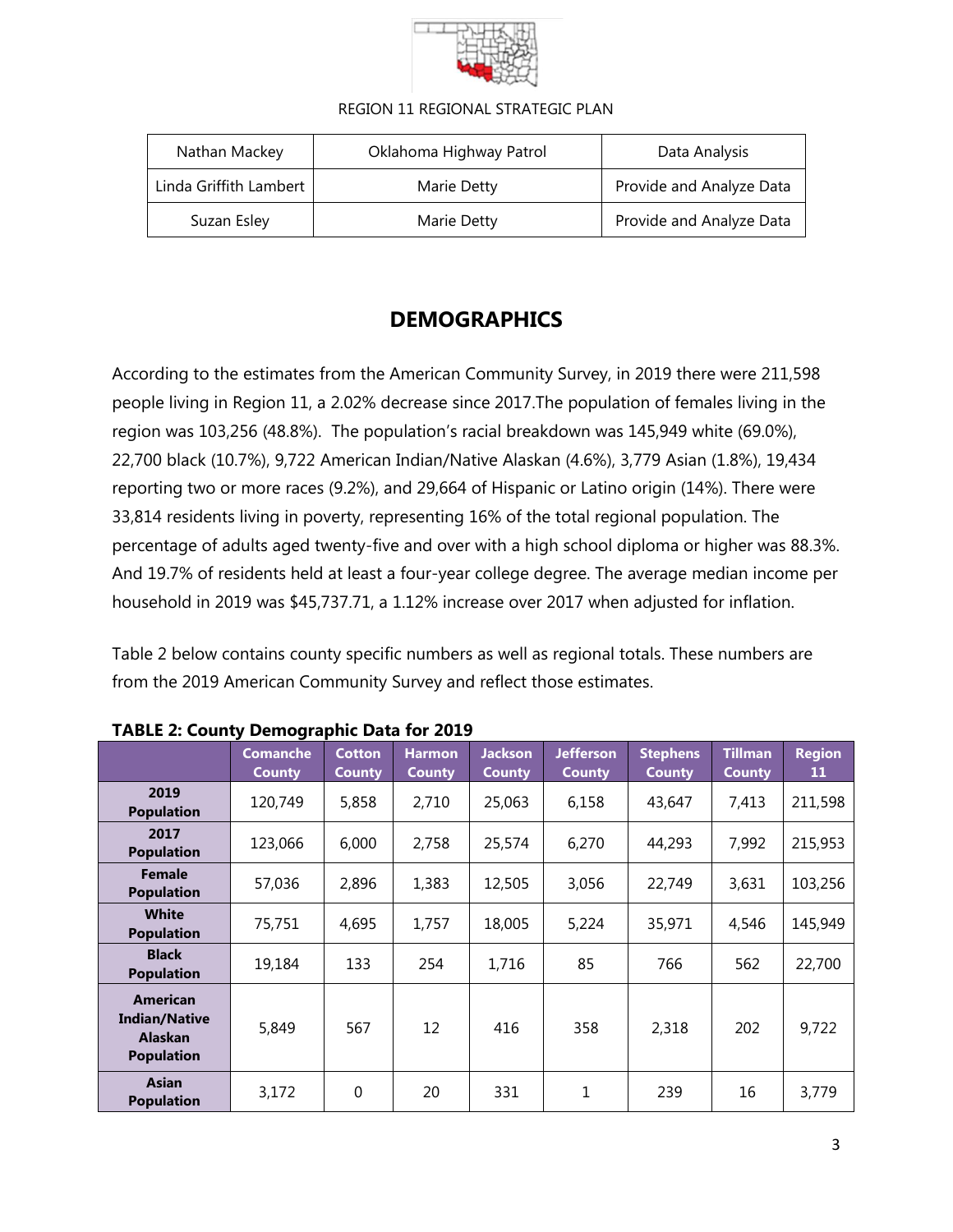

| <b>Population</b><br><b>Reporting 2 or</b><br><b>More Races</b>                            | 13,929                                                                      | 391   | 194   | 1,759 | 297   | 2,296 | 568   | 19,434 |
|--------------------------------------------------------------------------------------------|-----------------------------------------------------------------------------|-------|-------|-------|-------|-------|-------|--------|
| <b>Population of</b><br><b>Hispanic/Latino</b><br>Origin                                   | 16,318                                                                      | 466   | 789   | 6,043 | 651   | 3,392 | 2,005 | 29,664 |
| Percentage of<br>Population 25+<br>with High School<br><b>Diplomas or</b><br><b>Higher</b> | 90.8%                                                                       | 84.5% | 79.7% | 85.1% | 83.2% | 87.3% | 77.5% | 88.3%  |
| Percentage of<br>Population 25+<br>with Bachelor's<br><b>Degrees or</b><br><b>Higher</b>   | 20.8%                                                                       | 13.7% | 20.7% | 23.3% | 14.7% | 16.9% | 17.3% | 19.7%  |
| <b>Percentage of</b><br><b>Population</b><br><b>Living Below</b><br><b>Poverty Level</b>   | 16.1%                                                                       | 17.7% | 14.1% | 16.8% | 20.8% | 14.0% | 18.9% | 16.0%  |
|                                                                                            | Source: 2019 ACS 1-YR Data Profile Estimates & 2019 ACS 5-YR Data Estimates |       |       |       |       |       |       |        |

Table 3 below shows the consequence and consumption data patterns for alcohol and other drugs in Region 11.

|  | <b>TABLE 3: Substance Consumption and Consequence Data</b> |  |  |  |
|--|------------------------------------------------------------|--|--|--|
|  |                                                            |  |  |  |

|                    | <b>ALCOHOL</b>                                                                                                                                                                                           | <b>PRESCRIPTION</b><br><b>DRUGS</b>                                                                         | <b>ILLICIT</b><br><b>DRUGS</b>                                                                                                   |  |
|--------------------|----------------------------------------------------------------------------------------------------------------------------------------------------------------------------------------------------------|-------------------------------------------------------------------------------------------------------------|----------------------------------------------------------------------------------------------------------------------------------|--|
| <b>CONSEQUENCE</b> | Violent Crime<br>Juvenile & Adult Arrests<br><b>Alcohol Related Crashes</b><br><b>Chronic Liver Disease</b><br><b>Deaths</b><br>Suicide<br><b>Treatment Admissions</b><br>Alcohol- Related Birth<br>Rate | <b>Property Crime</b><br><b>Opioid Analgesic Deaths</b><br>Prescription Drug<br><b>Treatment Admissions</b> | <b>Property Crime</b><br>Drug Poisoning Deaths<br><b>Treatment Admissions</b><br>for Marijuana and<br>Methamphetamine            |  |
| <b>CONSUMPTION</b> | Current Use (30 Day)<br><b>Binge</b><br>Chronic/Heavy Use<br>Women Childbearing<br>Age<br>Chronic/Heavy<br>Riding with Drinking<br><b>Driver</b><br>Drinking and Driving                                 | Lifetime Use<br>Current Use (30 Day)                                                                        | Current Use (30 Day):<br>Marijuana<br>Methamphetamine<br>Inhalants<br>Lifetime Use:<br>Marijuana<br>Methamphetamine<br>Inhalants |  |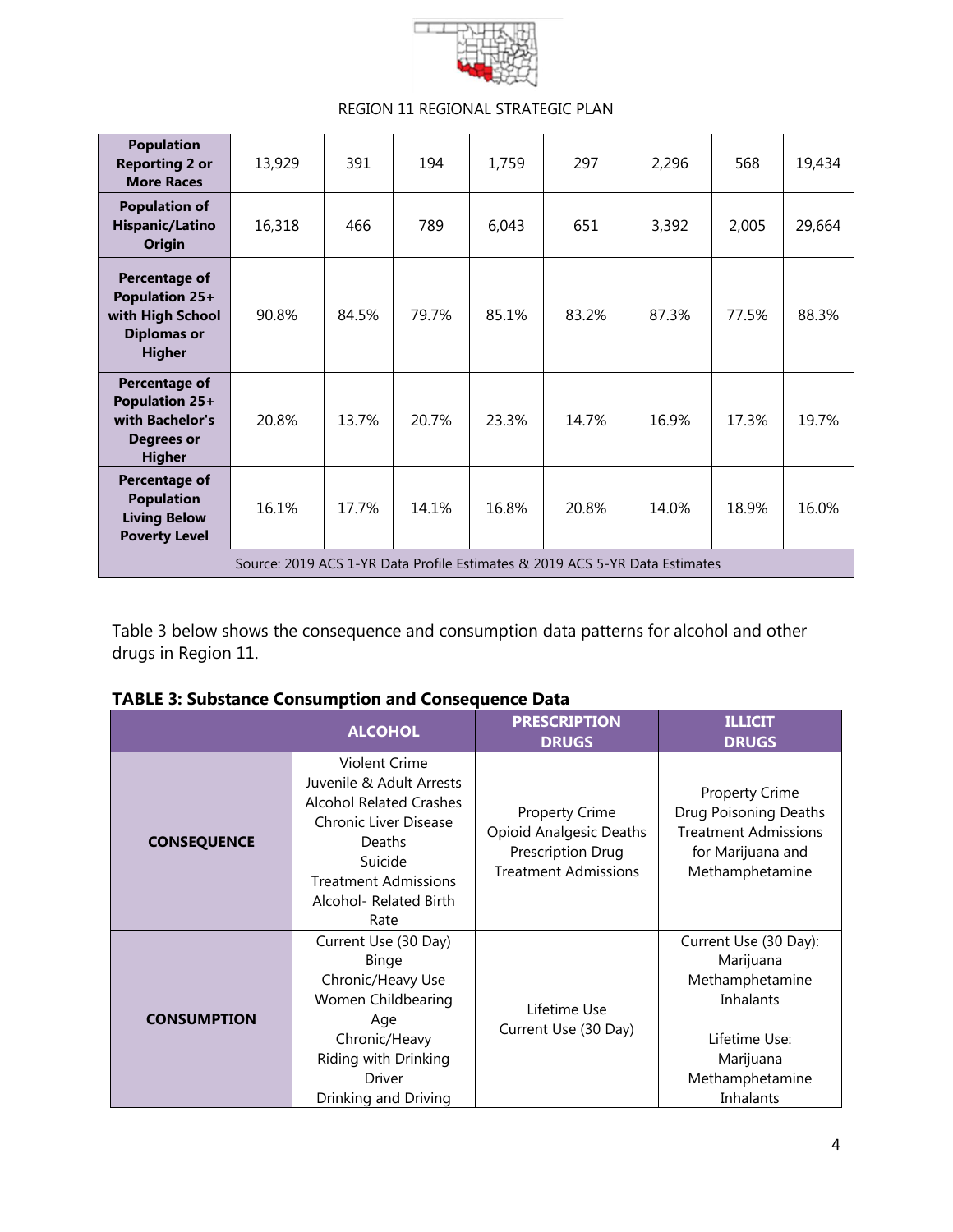

# **ALCOHOL CONSUMPTION RATES & CONSEQUENCES:**

The statistics for Region 11 on the consequences of alcohol consumption, and how they compare to the State of Oklahoma, are listed in Table 4. Those consequences include: violent crime, juvenile and adult alcohol-related arrests, alcohol related automobile crashes, chronic liver disease deaths, suicide deaths, alcohol treatment admissions, and the alcohol related birthrate.

In 2019, Comanche County had the highest rate of violent crime in the region with 7.5 per 1,000 residents, far higher even than Oklahoma's statewide average of 4.3. Juvenile alcohol arrest rates for all counties in the region were at 0.0 or 0.1 per 1,000 residents, matching the statewide average. Jefferson County had the highest rate of adult alcohol arrests with 6.3; all other counties were below the state rate of 5.5. Jefferson County also has the greatest percentage of alcohol related crashes, 9.3%, almost double the state percentage of 4.3%. Stephens County exceeded the state as well with 5.5%. All counties were below the state rate of 1.6 per 1,000 residents, although Jefferson County came close with 1.5.

|                                                                                                          | <b>Violent Crime</b><br>2019 |       |                | <b>Juvenile</b><br><b>Adult</b><br><b>Alcohol</b><br><b>Alcohol Arrests</b><br><b>Arrests</b><br>2019<br>2019 |                     |       | Alcohol-<br><b>Related Crashes</b><br>2019 | <b>Alcohol</b><br><b>Treatment</b><br><b>Admissions FY</b><br>2020 |              |       |
|----------------------------------------------------------------------------------------------------------|------------------------------|-------|----------------|---------------------------------------------------------------------------------------------------------------|---------------------|-------|--------------------------------------------|--------------------------------------------------------------------|--------------|-------|
|                                                                                                          | $\ddot{}$                    | Rate* | #              | Rate*                                                                                                         | $\ddot{\textbf{r}}$ | Rate* | #                                          | crashes<br>% of<br>total                                           | #            | Rate* |
| <b>OK</b>                                                                                                | 16,840                       | 4.3   | 351            | 0.1                                                                                                           | 21,725              | 5.5   | 3,171                                      | 4.3                                                                | 6,629        | 1.6   |
| <b>Comanche</b>                                                                                          | 903                          | 7.5   | 2              | 0.0                                                                                                           | 411                 | 3.4   | 104                                        | 4.8                                                                | 136          | 1.1   |
| <b>Cotton</b>                                                                                            | 1                            | 0.2   | $\Omega$       | 0.0                                                                                                           | 27                  | 4.6   | 2                                          | 1.6                                                                | 5            | 0.9   |
| <b>Harmon</b>                                                                                            | 6                            | 2.2   | $\Omega$       | 0.0                                                                                                           | 14                  | 5.2   | $\Omega$                                   | 0.0                                                                | $\mathbf{1}$ | 0.4   |
| <b>Jackson</b>                                                                                           | 58                           | 2.3   | $\overline{2}$ | 0.1                                                                                                           | 132                 | 5.3   | 18                                         | 4.6                                                                | 22           | 0.9   |
| <b>Jefferson</b>                                                                                         | 6                            | 1.0   | $\overline{0}$ | 0.0                                                                                                           | 39                  | 6.3   | $\overline{4}$                             | 9.3                                                                | 9            | 1.5   |
| <b>Stephens</b>                                                                                          | 68                           | 1.6   | $\overline{3}$ | 0.1                                                                                                           | 187                 | 4.3   | 33                                         | 5.5                                                                | 42           | 1.0   |
| <b>Tillman</b>                                                                                           | 24                           | 3.2   | $\overline{0}$ | 0.0                                                                                                           | 11                  | 1.5   | 3                                          | 4.7                                                                | 5            | 0.7   |
| Sources: Uniform Crime Reports (UCR), Fatality Analysis Reporting System (FARS), Oklahoma Highway Safety |                              |       |                |                                                                                                               |                     |       |                                            |                                                                    |              |       |

## **TABLE 4: Alcohol Consequences**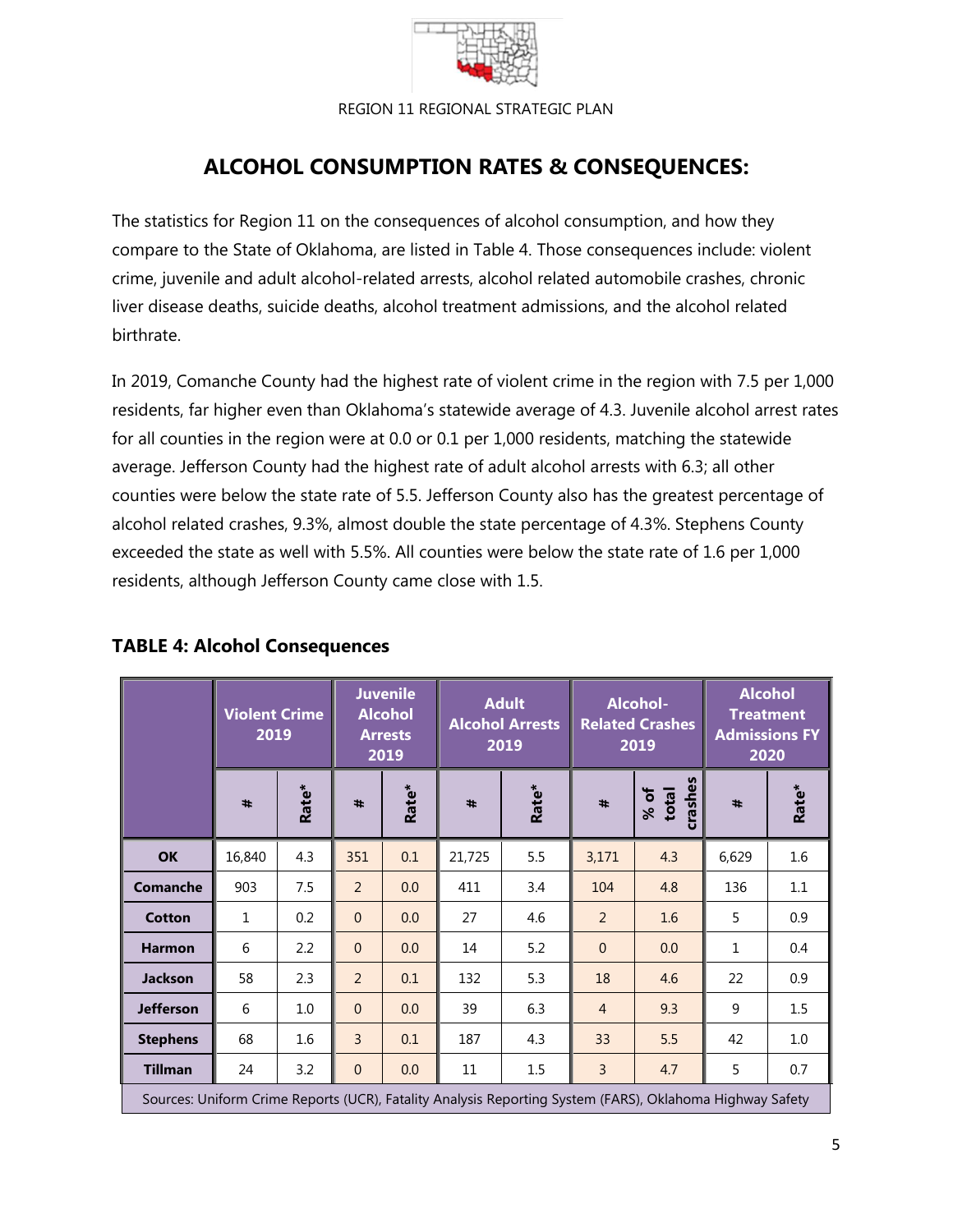

Office (OHSO), National Vital Statistics System (NVSS), Oklahoma Department of Mental Health and Substance Abuse Services (ODMHSAS), and OK2Share at Oklahoma State Department of Health (OSDH).

#### \*Rate per 1,000 population

*It is important to note magnitude vs. severity and how many people are being affected. While there are some instances where the county rates are lower than the state, the actual numbers may be high. And there also may be some indicators where counties have high rates, but raw numbers are low. Violent Crime and Alcohol Treatment Admission rates were calculated using 2017-2018 Census data. Alcohol Treatment Admissions reported above are ODMHSASfunded treatment admissions.*

As indicated by Table 5 below, Cameron University recorded 21 alcohol related violations during a period from 2017 – 2019, down from 37 from 2016 – 2018. Cameron University's Drug and Alcohol Abuse policy states "The abuse of drugs and alcohol interferes with the processes of learning, teaching, research and public service, which are functions of Cameron University. Pursuant to local, state, and federal laws and its own rules and regulations, Cameron University prohibits the unlawful possession, use, manufacture, or distribution of drugs and alcohol by students and employees on university-owned or controlled premises, in the workplace, or as part of any university sponsored activities. Any student or employee who violates Cameron's policy will be subject to severe disciplinary action along with punishments as mandated by state and federal laws."

|                                                                      | 2017 | 2018 | 2019 | TOTAL |  |  |  |
|----------------------------------------------------------------------|------|------|------|-------|--|--|--|
| On Campus<br><b>Violations</b>                                       |      |      |      |       |  |  |  |
| Source: 2019 Cameron University Annual Security & Fire Safety Report |      |      |      |       |  |  |  |

## **TABLE 5: 2017-19 Cameron University Liquor Law Violations**

As indicated in Table 6, in 2019 Jefferson County had the highest percentage of alcohol-related deaths at 100%; however, it is important to note that this county had only 1 crash related fatality. In terms of total deaths, Comanche County is the highest with 5. Comanche also had the highest excessive drinking rate at 14%, which matches the statewide percentage. All other counties in the region reported lower excessive drinking percentages. Excessive drinking is the percentage of adults that report either binge drinking, defined as consuming more than 4 (women) or 5 (men) alcoholic beverages on a single occasion in the past 30 days, or heavy drinking, defined as drinking more than one (women) or 2 (men) drinks per day on average.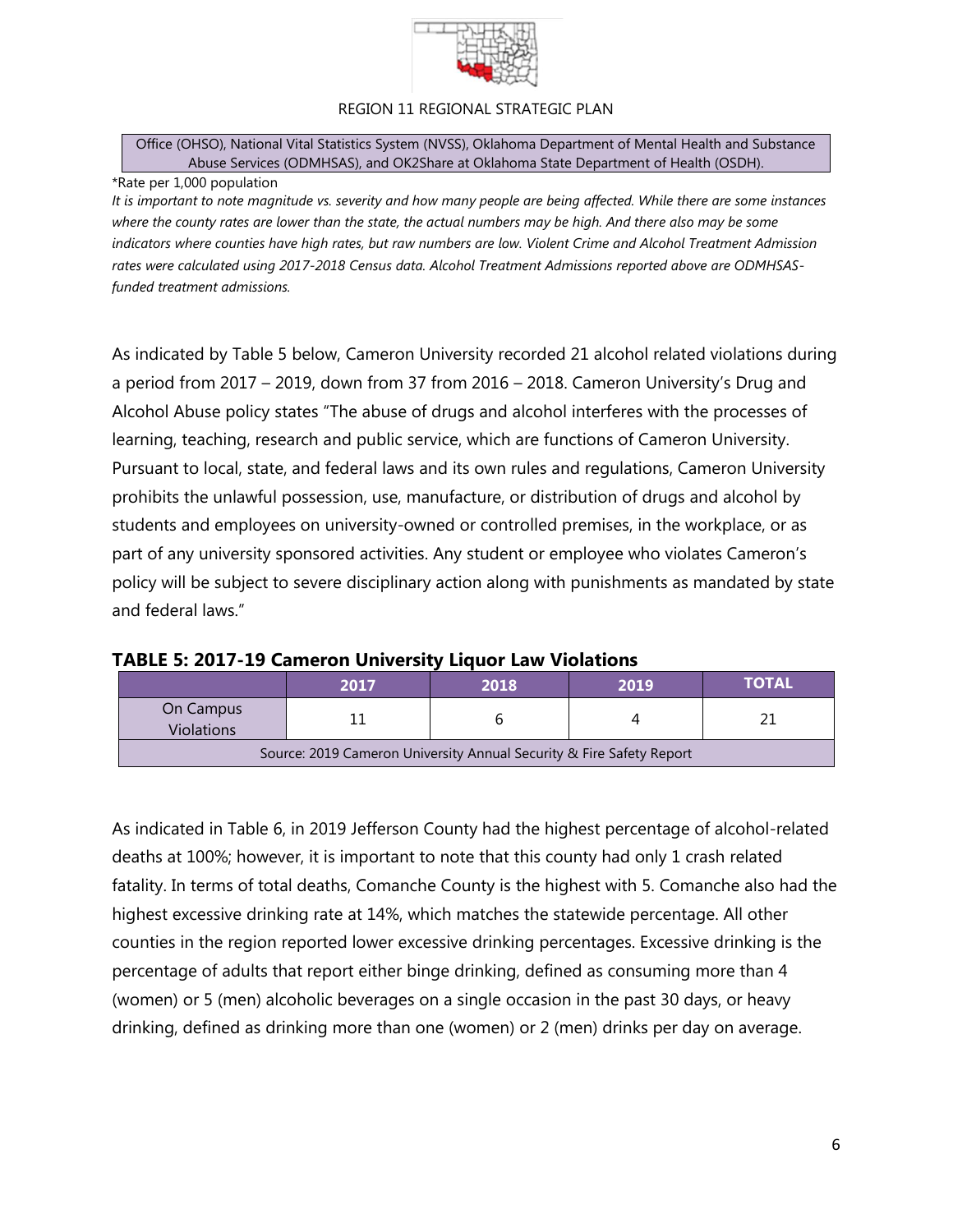

|                  | <b>Excessive</b><br><b>Drinking</b><br>2019 | <b>Alcohol-Related</b><br><b>Driving Deaths</b><br>2019 | <b>Percentage of</b><br><b>Total Driving</b><br>Deaths 2019 |
|------------------|---------------------------------------------|---------------------------------------------------------|-------------------------------------------------------------|
| <b>OK</b>        | 14%                                         | 165                                                     | 28%                                                         |
| Comanche         | 14%                                         | 5                                                       | 50%                                                         |
| Cotton           | 13%                                         | 0                                                       | $0\%$                                                       |
| <b>Harmon</b>    | 12%                                         | 0                                                       | 0%                                                          |
| <b>Jackson</b>   | 13%                                         | 2                                                       | 67%                                                         |
| <b>Jefferson</b> | 12%                                         | 1                                                       | 100%                                                        |
| <b>Stephens</b>  | 12%                                         | $\overline{\phantom{a}}$                                | 18%                                                         |
| <b>Tillman</b>   | 12%                                         | 0                                                       | $0\%$                                                       |

## **TABLE 6: Alcohol Consumption/Consequence- Adults:**

## UNDERAGE ALCOHOL USE

The data in Tables 7 & 8 is derived from the 2020 Oklahoma Prevention Needs Assessment (OPNA). When reviewing this OPNA data, it is important to consider magnitude, as a grade level participation rate of at least 60% is required in order to generate an accurate report. For this reason, data for Harmon County and Tillman County is unavailable for the 2019-2020 school year.

Table 7 shows alcohol consumption rates of youth within the region, including both past 30-day and lifetime usage, according to the OPNA. Jefferson County had the highest rate of past 30-day consumption for 12<sup>th</sup> graders with 42.5%. Jackson County ranked below state averages in nearly every metric (excepting  $8<sup>th</sup>$  grade past 30 day use), most significantly for past 30-Day use among  $10^{th}$  and  $12^{th}$  graders (11.5% and 23.7%, respectively), and lifetime use among  $10^{th}$  graders (36.9%). Cotton and Jefferson Counties both far exceeded the state average for lifetime use among 12<sup>th</sup> graders, 71.8% and 70.0%, respectively, compared to 59.2% statewide.

| TABLE 7: 2019-20 Alcohol Consumption- Youth |  |
|---------------------------------------------|--|
|                                             |  |

|    |                                    | Past 30-Day Use                 |                                        |                                     | Lifetime Use            |           |                                              |                                    |
|----|------------------------------------|---------------------------------|----------------------------------------|-------------------------------------|-------------------------|-----------|----------------------------------------------|------------------------------------|
|    | ω<br>$\mathbf{6}^{\text{th}}$<br>U | $\omega$<br>E.<br>ै<br>$\infty$ | ω<br>$\epsilon$<br>U<br>$\blacksquare$ | ω<br>2 <sup>th</sup><br>ത<br>O<br>ᆸ | $\omega$<br>£<br>U<br>ശ | ω<br>ັ∞ ປ | ω<br>$\epsilon$<br>$\tilde{\mathbf{a}}$<br>O | $\mathbf{z}^{\text{th}}$<br>O<br>Н |
|    |                                    |                                 |                                        |                                     |                         |           | $\blacksquare$                               |                                    |
| OK | 6.4                                | 13.6                            | 22.1                                   | 31.9                                | 19.9                    | 33.3      | 47.4                                         | 59.2                               |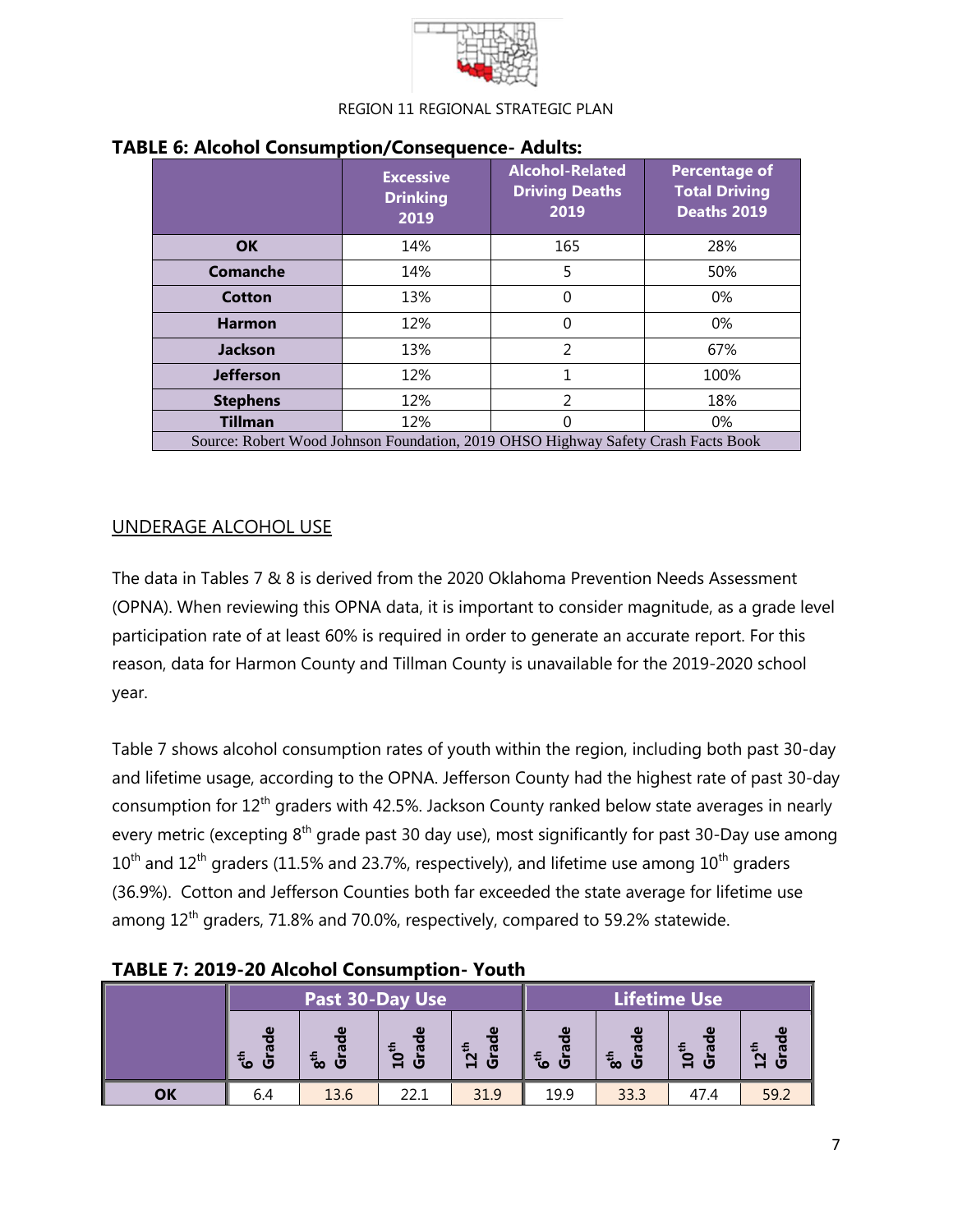

| <b>Comanche</b>                                                                       | 6.9 | 10.6                     | 22.4 | 27.6                     | 19.8                     | 32.5 | 49.4 | 60.7 |
|---------------------------------------------------------------------------------------|-----|--------------------------|------|--------------------------|--------------------------|------|------|------|
| <b>Cotton</b>                                                                         |     | 13.8                     | 27.3 | 35.9                     |                          | 37.9 | 63.6 | 71.8 |
| <b>Harmon</b>                                                                         |     | $\overline{\phantom{0}}$ |      | $\overline{\phantom{0}}$ |                          |      |      |      |
| <b>Jackson</b>                                                                        | 3.4 | 14.1                     | 11.5 | 23.7                     | 15.8                     | 32.0 | 36.9 | 53.2 |
| <b>Jefferson</b>                                                                      | 2.4 | 9.7                      | 25.0 | 42.5                     | 12.2                     | 32.3 | 52.8 | 70.0 |
| <b>Stephens</b>                                                                       | 6.2 | 9.6                      | 23.1 | 34.1                     | 17.4                     | 30.3 | 41.7 | 60.8 |
| <b>Tillman</b>                                                                        |     | $\overline{\phantom{0}}$ |      | $\overline{\phantom{0}}$ | $\overline{\phantom{0}}$ |      |      |      |
| Source: 2020 Oklahoma Prevention Needs Assessment (OPNA) - all values are percentages |     |                          |      |                          |                          |      |      |      |

- *No data available*

Table 8 shows the rates of problem alcohol past 30-day use among students in the region. While most counties were in line with state averages, Jefferson County had double the rates of problem alcohol use among  $12<sup>th</sup>$  graders, with 30% reporting having binged, 25% having ridden with a drinking driver and 10% having driven while drinking within the previous 30 days. Cotton County had 27.6% of 8<sup>th</sup> graders report having ridden with a drinking driver, much higher than the state average of 16.8%. Comanche County ranked at or below the state averages in problem use across the board, most significantly with only 12.7% of 12<sup>th</sup> graders reporting having binged, compared to 17.4% for the state.

|                  |                                                                                       |                          | <b>Past 30 Day Binge Use</b> |             | Past 30 Day Rode with<br><b>Drinking Driver</b> |                          |                           |                    | <b>Past 30 Day Drinking</b><br>and Driving |                          |                    |                    |
|------------------|---------------------------------------------------------------------------------------|--------------------------|------------------------------|-------------|-------------------------------------------------|--------------------------|---------------------------|--------------------|--------------------------------------------|--------------------------|--------------------|--------------------|
|                  | Grade<br>ئ <del>ا</del>                                                               | Grade<br>8 <sup>th</sup> | Grade<br>$10^{th}$           | Grade<br>12 | Grade<br>6 <sup>th</sup>                        | Grade<br>8 <sup>th</sup> | Grade<br>10 <sup>th</sup> | Grade<br>$12^{th}$ | Grade<br>6 <sup>th</sup>                   | Grade<br>8 <sup>th</sup> | Grade<br>$10^{th}$ | Grade<br>$12^{th}$ |
| <b>OK</b>        | 3.6                                                                                   | 7.2                      | 11.2                         | 17.4        | 14.9                                            | 16.8                     | 14.1                      | 12.3               | 1.1                                        | 1.7                      | 2.4                | 5.0                |
| Comanche         | 3.8                                                                                   | 5.0                      | 10.3                         | 12.7        | 14.2                                            | 16.5                     | 13.1                      | 9.6                | 0.9                                        | 0.9                      | 2.                 | 3.9                |
| <b>Cotton</b>    | $\overline{\phantom{a}}$                                                              | 3.4                      | 9.1                          | 23.1        | $\overline{\phantom{0}}$                        | 27.6                     | 9.1                       | 16.2               | $\overline{a}$                             | 0.0                      | 0.0                | 5.4                |
| <b>Harmon</b>    |                                                                                       |                          |                              |             |                                                 |                          |                           |                    |                                            |                          |                    |                    |
| <b>Jackson</b>   | 0.8                                                                                   | 7.7                      | 8.1                          | 12.9        | 13.9                                            | 17.3                     | 8.7                       | 5.2                | 0.0                                        | 1.0                      | 2.0                | 4.3                |
| <b>Jefferson</b> | 2.5                                                                                   | 3.3                      | 16.7                         | 30.0        | 7.9                                             | 23.3                     | 17.1                      | 25.0               | 0.0                                        | $0.0\,$                  | 5.9                | 10.0               |
| <b>Stephens</b>  | 3.4                                                                                   | 5.0                      | 14.8                         | 19.2        | 15.2                                            | 12.3                     | 14.8                      | 9.2                | 0.4                                        | 1.7                      | 2.0                | 7.5                |
| <b>Tillman</b>   | $\overline{\phantom{0}}$                                                              |                          |                              | -           |                                                 |                          |                           | -                  |                                            |                          | $\qquad \qquad$    | -                  |
|                  | Source: 2020 Oklahoma Prevention Needs Assessment (OPNA) – all values are percentages |                          |                              |             |                                                 |                          |                           |                    |                                            |                          |                    |                    |

| TABLE 8: 2019-20 Youth Problem Alcohol Use (Past 30 Day) |  |  |  |  |
|----------------------------------------------------------|--|--|--|--|
|                                                          |  |  |  |  |

*- No data available*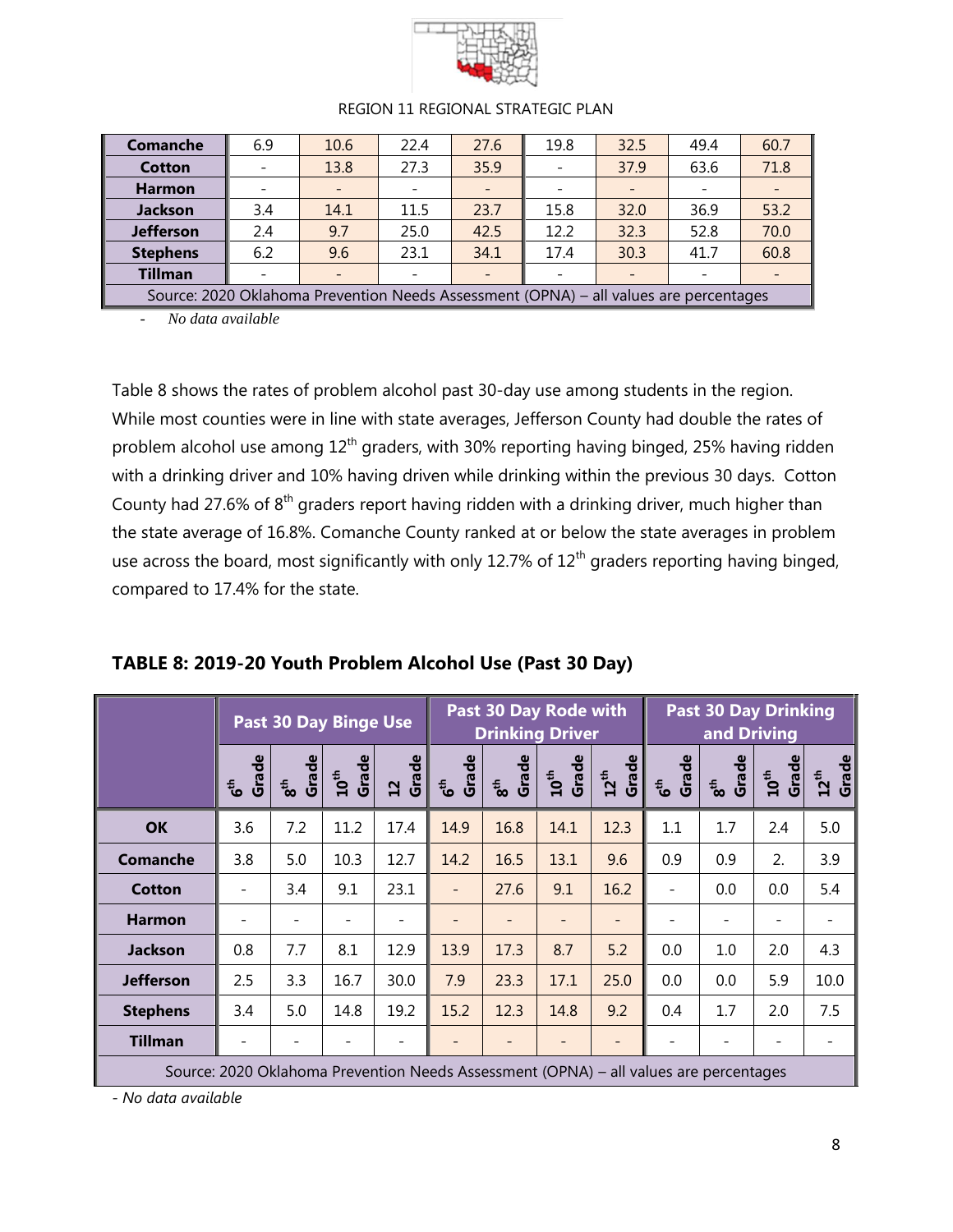

# **DRUG USE: CONSUMPTION & CONSEQUENCES**

Table 9 shows the following drug consequences: property crime, opioid analgesic deaths, opiate treatment admissions, marijuana treatment admissions, and methamphetamine treatment admissions. In 2019, Comanche County had the highest rate of property crimes at 28.9 per 1,000 residents, slightly higher than the state crime rate of 28.4, while Jefferson County had the lowest property crime rate with 8.3. Cotton, Harmon, Jackson, Jefferson, Stephens and Tillman Counties all had property crime rates lower than the statewide rate. Property crime included burglary, larceny-theft, arson and motor vehicle theft. Nearly every county in the region had rates of marijuana treatment admissions higher than the state average (0.7), with Harmon County the lone exception with 0.4. Jackson County had the highest rate of marijuana treatment admissions with 1.6 per 1,000 residents. For methamphetamine admissions, Jefferson and Stephens Counties came in at 1.6 per 1,000 residents, slightly ahead of the statewide rate of 1.5. Jackson County had a rate higher than the state, with 2.1. Comanche, Cotton, Harmon and Tillman Counties all had methamphetamine admission rates at or below the state average.

|                  |                                                                                                                                                | <b>Property</b><br>Crime*<br>2019 |                | <b>Opioid</b><br><b>Analgesic</b><br><b>Deaths</b><br>2014 - 2018 |                | <b>Opiate</b><br><b>Treatment</b><br><b>Admissions</b><br>FY' 2020 |              | <b>Marijuana</b><br><b>Treatment</b><br><b>Admissions</b><br><b>FY'2020</b> |       | <b>Methamphetamine</b><br><b>Treatment</b><br><b>Admissions</b><br><b>FY'2020</b> |  |  |
|------------------|------------------------------------------------------------------------------------------------------------------------------------------------|-----------------------------------|----------------|-------------------------------------------------------------------|----------------|--------------------------------------------------------------------|--------------|-----------------------------------------------------------------------------|-------|-----------------------------------------------------------------------------------|--|--|
|                  | #                                                                                                                                              | Rate*                             | #              | Rate*                                                             | #              | Rate*                                                              | #            | Rate*                                                                       | #     | Rate*                                                                             |  |  |
| <b>OK</b>        | 112,503                                                                                                                                        | 28.4                              | N/A            | 9.8                                                               | 1,825          | 0.5                                                                | 2,610        | 0.7                                                                         | 5,612 | 1.5                                                                               |  |  |
| <b>Comanche</b>  | 3,489                                                                                                                                          | 28.9                              | 62             | N/A                                                               | 57             | 0.5                                                                | 123          | 1.0                                                                         | 134   | 1.1                                                                               |  |  |
| <b>Cotton</b>    | 61                                                                                                                                             | 10.4                              | $\overline{2}$ | N/A                                                               | $\mathbf{1}$   | 0.2                                                                | 6            | 1.0                                                                         | 6     | 1.0                                                                               |  |  |
| <b>Harmon</b>    | 51                                                                                                                                             | 18.8                              | $\overline{2}$ | N/A                                                               | 1              | 0.4                                                                | $\mathbf{1}$ | 0.4                                                                         | 4     | 1.5                                                                               |  |  |
| <b>Jackson</b>   | 447                                                                                                                                            | 17.8                              | 10             | N/A                                                               | $\overline{7}$ | 0.3                                                                | 32           | 1.3                                                                         | 52    | 2.1                                                                               |  |  |
| <b>Jefferson</b> | 51                                                                                                                                             | 8.3                               | $\overline{4}$ | N/A                                                               | $\overline{2}$ | 0.3                                                                | 10           | 1.6                                                                         | 10    | 1.6                                                                               |  |  |
| <b>Stephens</b>  | 1041                                                                                                                                           | 23.9                              | 26             | N/A                                                               | 27             | 0.6                                                                | 39           | 0.9                                                                         | 71    | 1.6                                                                               |  |  |
| <b>Tillman</b>   | 145                                                                                                                                            | 19.6                              | $\overline{3}$ | N/A                                                               | $\mathbf 0$    | 0.0                                                                | 9            | 1.2                                                                         | 6     | 0.8                                                                               |  |  |
|                  | Source: 2019 Uniform Crime Reports, Oklahoma State Bureau of Investigation, Oklahoma Department of<br>Mental Health & Substance Abuse Services |                                   |                |                                                                   |                |                                                                    |              |                                                                             |       |                                                                                   |  |  |

## **TABLE 9: Drug Consequences**

*\*Rate per 1,000 population* 

*- No data.*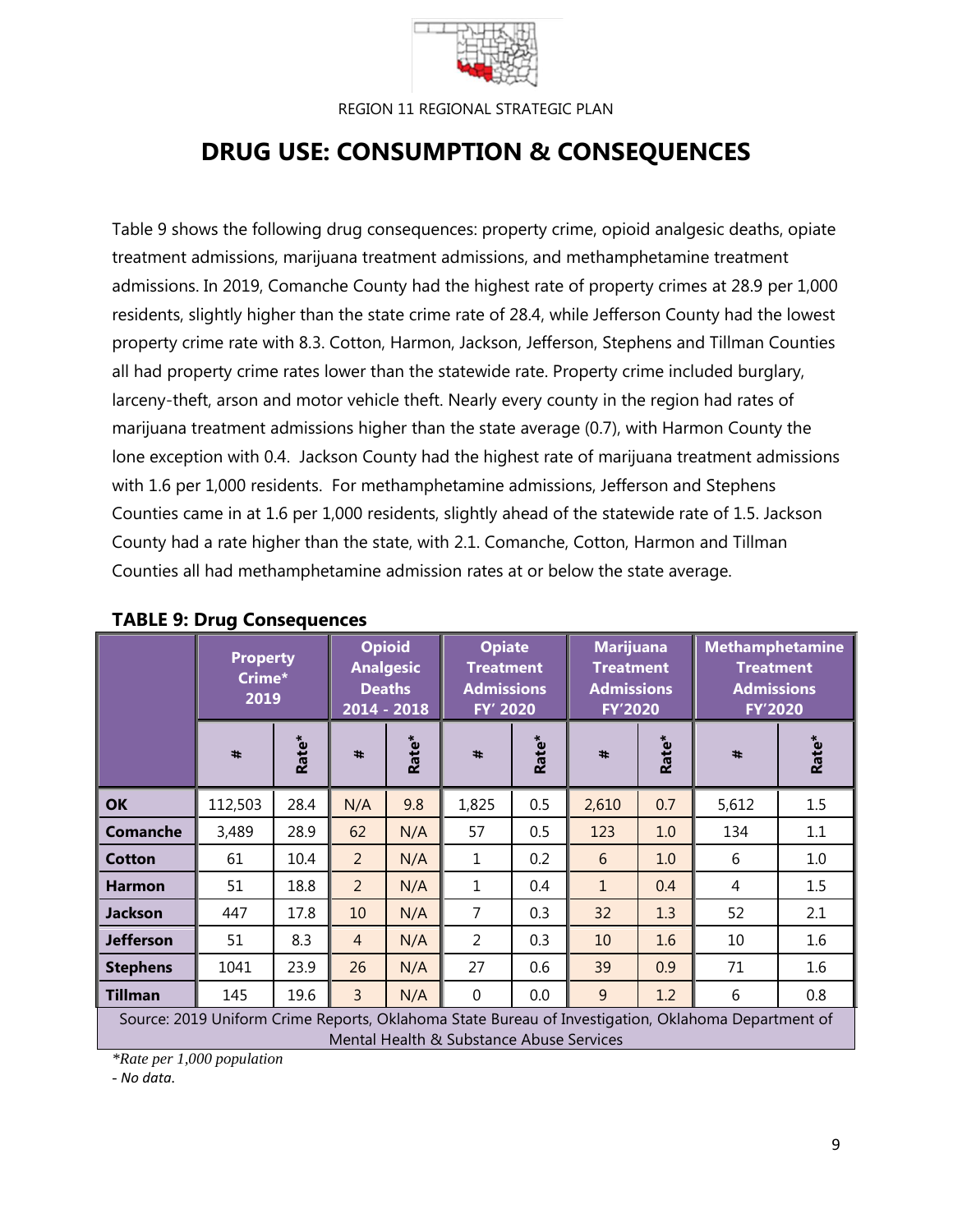

Tables 10 – 13 are derived from data contained in the 2020 Oklahoma Prevention Needs Assessment (OPNA). Please note that data from Harmon and Tillman Counties were unavailable.

Table 10 contains information on the prescription drug misuse of youth in the past 30 days. While most of Jackson County's numbers fall below the state average, non-medical misuse or prescription drugs among  $12<sup>th</sup>$  graders is 5.1%, much higher than the statewide 3.4%. Stephens County  $10<sup>th</sup>$  graders reported a rate of 5.7%, compared to the 3.7% in the state. Comanche County also far outpaced the state, with  $8<sup>th</sup>$  and  $10<sup>th</sup>$  graders reporting 5.6% and 6.1% misuse, respectively. Meanwhile, Cotton County reported an interesting 3.4% for 8<sup>th</sup> graders, then 0.0% misuse among  $10^{th}$  graders, but 2.6% among  $12^{th}$  graders.

|                                                                                          | <b>Non-Medical Use of Prescription Drugs Past 30</b><br><b>Day Misuse</b> |                       |                        |                        |  |  |  |  |
|------------------------------------------------------------------------------------------|---------------------------------------------------------------------------|-----------------------|------------------------|------------------------|--|--|--|--|
|                                                                                          | 6 <sup>th</sup> Grade                                                     | 8 <sup>th</sup> Grade | 10 <sup>th</sup> Grade | 12 <sup>th</sup> Grade |  |  |  |  |
| <b>OK</b>                                                                                | 2.3                                                                       | 3.6                   | 3.7                    | 3.4                    |  |  |  |  |
| Comanche                                                                                 | 3.1                                                                       | 5.6                   | 6.1                    | 3.5                    |  |  |  |  |
| Cotton                                                                                   |                                                                           | 3.4                   | 0.0                    | 2.6                    |  |  |  |  |
| <b>Harmon</b>                                                                            |                                                                           |                       |                        |                        |  |  |  |  |
| <b>Jackson</b>                                                                           | 1.7                                                                       | 1.0                   | 1.9                    | 5.1                    |  |  |  |  |
| <b>Jefferson</b>                                                                         | 0.0                                                                       | 0.0                   | 2.8                    | 0.0                    |  |  |  |  |
| <b>Stephens</b>                                                                          | 2.6                                                                       | 3.6                   | 5.7                    | 1.6                    |  |  |  |  |
| <b>Tillman</b>                                                                           |                                                                           |                       |                        |                        |  |  |  |  |
| Source: 2020 Oklahoma Prevention Needs Assessment (OPNA) - all values are<br>percentages |                                                                           |                       |                        |                        |  |  |  |  |

## **TABLE 10: 2019-20 Youth Past 30 Day Non-Medical Use of Prescription Drugs**

 *- No data*

Table 11 shows the percentage of lifetime non-medical use of prescription drugs for youth. Jefferson County shows a 2.8% rate of lifetime misuse among  $10<sup>th</sup>$  graders, compared to the state average of 10.8%. Comanche County significantly exceeds the state average for lifetime use for  $10^{th}$  and  $12^{th}$  graders, with 14.1% and 14.5%, respectively. Stephens County  $10^{th}$  and  $12^{th}$ graders also outpace statewide rates, with 13.9% and 15.2% of students reporting misuse.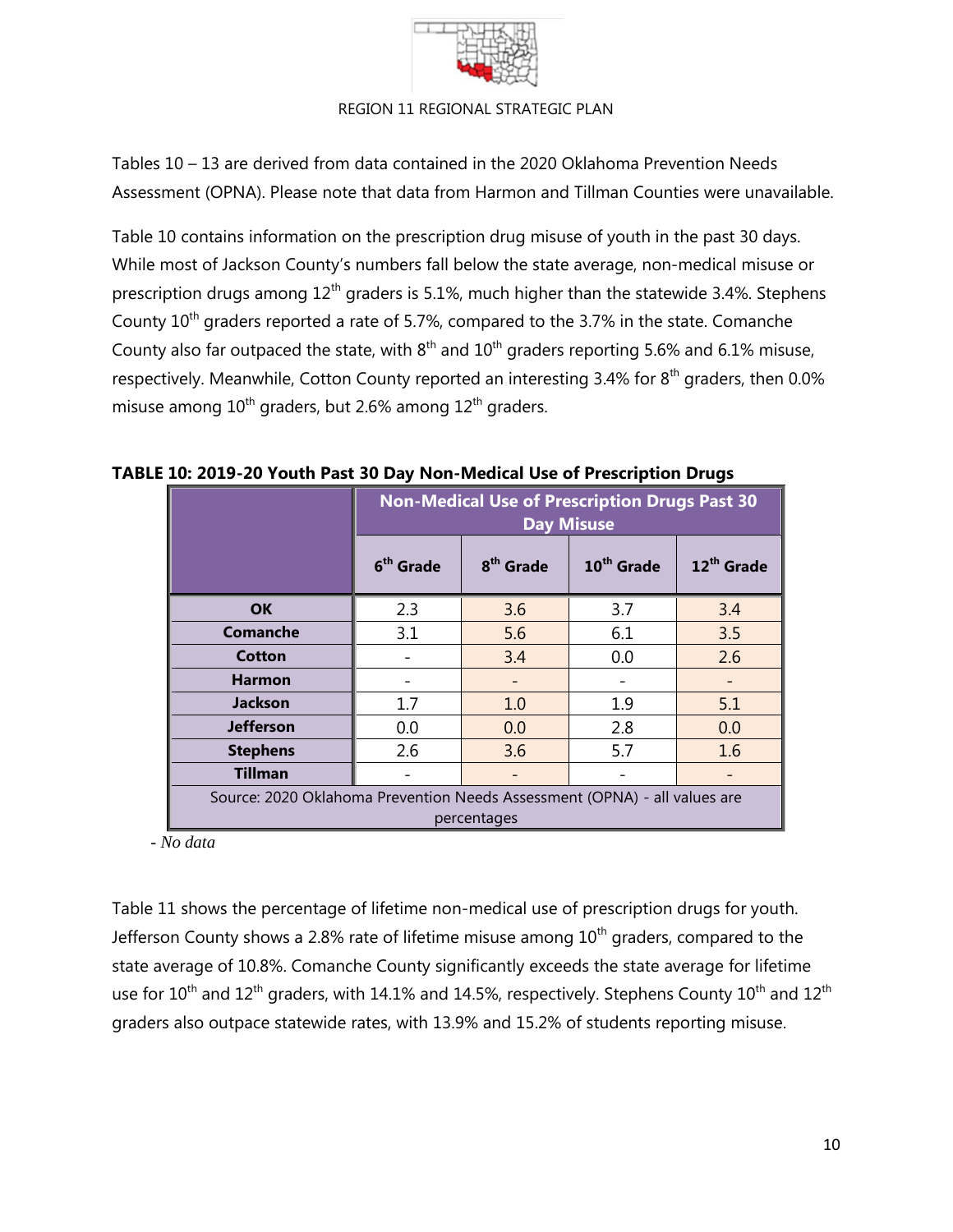

|                                                                                          |                       | <b>Lifetime Use</b>   |                        |                        |  |  |  |  |  |  |
|------------------------------------------------------------------------------------------|-----------------------|-----------------------|------------------------|------------------------|--|--|--|--|--|--|
|                                                                                          | 6 <sup>th</sup> Grade | 8 <sup>th</sup> Grade | 10 <sup>th</sup> Grade | 12 <sup>th</sup> Grade |  |  |  |  |  |  |
| <b>OK</b>                                                                                | 8.1                   | 9.8                   | 10.8                   | 12.4                   |  |  |  |  |  |  |
| Comanche                                                                                 | 9                     | 11.9                  | 14.1                   | 14.5                   |  |  |  |  |  |  |
| Cotton                                                                                   |                       | 10.3                  | 12.1                   | 7.7                    |  |  |  |  |  |  |
| <b>Harmon</b>                                                                            |                       |                       |                        |                        |  |  |  |  |  |  |
| <b>Jackson</b>                                                                           | 6.3                   | 10.4                  | 7.3                    | 12.9                   |  |  |  |  |  |  |
| <b>Jefferson</b>                                                                         | 5.0                   | 9.7                   | 2.8                    | 15.0                   |  |  |  |  |  |  |
| <b>Stephens</b>                                                                          | 10.0                  | 8.0                   | 13.9                   | 15.2                   |  |  |  |  |  |  |
| <b>Tillman</b>                                                                           |                       |                       |                        |                        |  |  |  |  |  |  |
| Source: 2020 Oklahoma Prevention Needs Assessment (OPNA) - all values are<br>percentages |                       |                       |                        |                        |  |  |  |  |  |  |

## **Table 11: 2019-20 Youth Lifetime Non-Medical Use of Prescription Drugs**

 *- No data*

Table 12 shows the past 30 day use of marijuana, methamphetamines and inhalants among youth.

*Marijuana Use:* Comanche County has higher rates of youth marijuana use for all grades than the State of Oklahoma. Stephens County saw 22.8% consumption among 12<sup>th</sup> graders. The sharpest difference between a county and the state was in Jefferson County, where  $12<sup>th</sup>$  graders indicated a consumption rate of 0.0% and 12.5% for  $10^{th}$  and  $12^{th}$  graders, respectively, compared to state averages of 14.0% and 19.8% for the same groups.

*Methamphetamine Use:* Most counties within the region report 0.0% or 0.1% for methamphetamine use. The exception is Cotton County, which reported 2.6% use for  $12<sup>th</sup>$ graders in the past 30 days, compared to the state rate of 0.1%.

*Inhalant Use:* For almost all counties, inhalant use appears highest for 6<sup>th</sup> graders before tapering off by 12<sup>th</sup> grade. Comanche, Jackson and Stephens Counties all have higher use rates for 6<sup>th</sup> graders than the State of Oklahoma. Jefferson County has the highest percentage reported, with 9.7% of  $8<sup>th</sup>$  graders having used inhalants in the past 30 days, as opposed to the state average of 3.4%.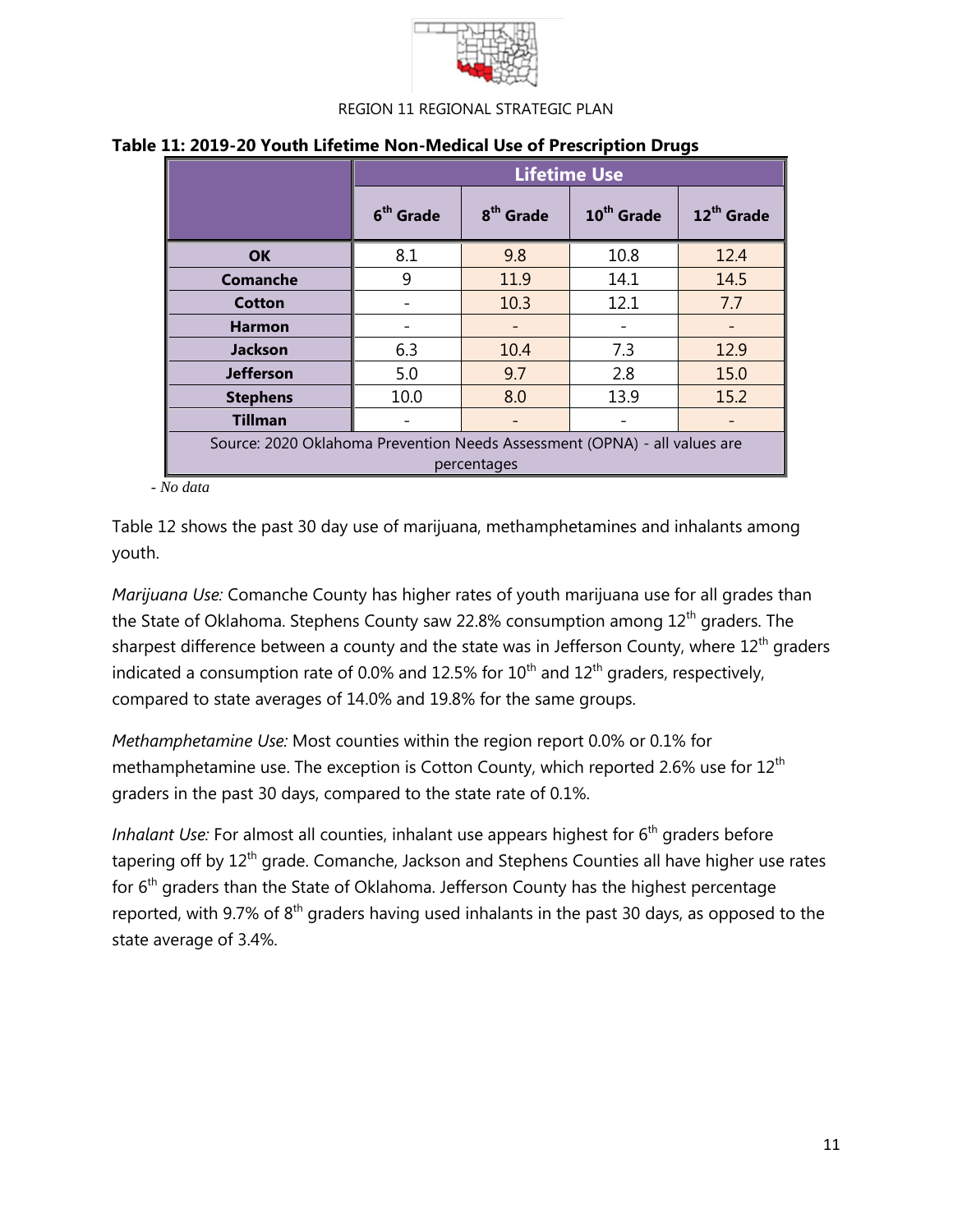

|                  |                          |     | <b>Marijuana</b> |      |                          | <b>Methamphetamine</b> |     |     |                          | <b>Inhalant</b>                                                                       |     |                           |  |
|------------------|--------------------------|-----|------------------|------|--------------------------|------------------------|-----|-----|--------------------------|---------------------------------------------------------------------------------------|-----|---------------------------|--|
|                  |                          |     |                  |      |                          |                        |     |     |                          |                                                                                       |     | Grade<br>$\frac{1}{2}$ th |  |
| <b>OK</b>        | 1.6                      | 6.6 | 14.0             | 19.8 | 0.1                      | 0.1                    | 0.1 | 0.1 | 3.3                      | 3.4                                                                                   | 1.7 | 0.8                       |  |
| <b>Comanche</b>  | 1.9                      | 7.2 | 14.5             | 23.1 | 0.1                      | 0.0                    | 0.1 | 0.3 | 4.1                      | 3.3                                                                                   | 1.5 | 1.0                       |  |
| <b>Cotton</b>    | $\overline{\phantom{0}}$ | 6.9 | 9.1              | 15.4 | $\overline{\phantom{0}}$ | 0.0                    | 0.0 | 2.6 | $\overline{\phantom{a}}$ | 0.0                                                                                   | 0.0 | 0.0                       |  |
| <b>Harmon</b>    |                          |     |                  |      |                          |                        |     |     |                          |                                                                                       |     |                           |  |
| <b>Jackson</b>   | 0.8                      | 5.6 | 8.4              | 11.1 | 0.0                      | 0.0                    | 0.0 | 0.0 | 3.8                      | 3.0                                                                                   | 0.6 | 1.7                       |  |
| <b>Jefferson</b> | 0.0                      | 6.5 | 0.0              | 12.5 | 0.0                      | 0.0                    | 0.0 | 0.0 | 0.0                      | 9.7                                                                                   | 2.8 | 0.0                       |  |
| <b>Stephens</b>  | 1.8                      | 5.6 | 13.1             | 22.8 | 0.4                      | 0.0                    | 0.0 | 0.0 | 4.4                      | 4.4                                                                                   | 3.6 | 0.0                       |  |
| <b>Tillman</b>   |                          |     |                  |      |                          |                        |     |     |                          |                                                                                       |     |                           |  |
|                  |                          |     |                  |      |                          |                        |     |     |                          | Source: 2020 Oklahoma Prevention Needs Assessment (OPNA) - all values are percentages |     |                           |  |

## **Table 12: 2019-20 Youth Past 30 Day Illicit Drug Consumption**

Table 13 displays lifetime use among youth for marijuana, methamphetamine, and inhalants.

*Marijuana Use:* Jefferson County had lower rates of lifetime use for all grades, compared to state averages. The sharpest departure from the state average was Cotton County, which showed 39.4% use for  $10<sup>th</sup>$  graders, whereas the state rate for the same grade is 27.2%. The highest percentage of marijuana use was Comanche County 12<sup>th</sup> graders at 44.7%.

*Methamphetamine Use:* Use for all counties appears in line with state numbers, with the exception of Cotton County, where 3.0% of  $10^{th}$  graders and 12.8% of  $12^{th}$  graders reported using methamphetamine in the past 30 days (state average is 1.1% and 1.2%, respectively).

*Inhalant Use:* No lifetime data was available in the 2020 OPNA.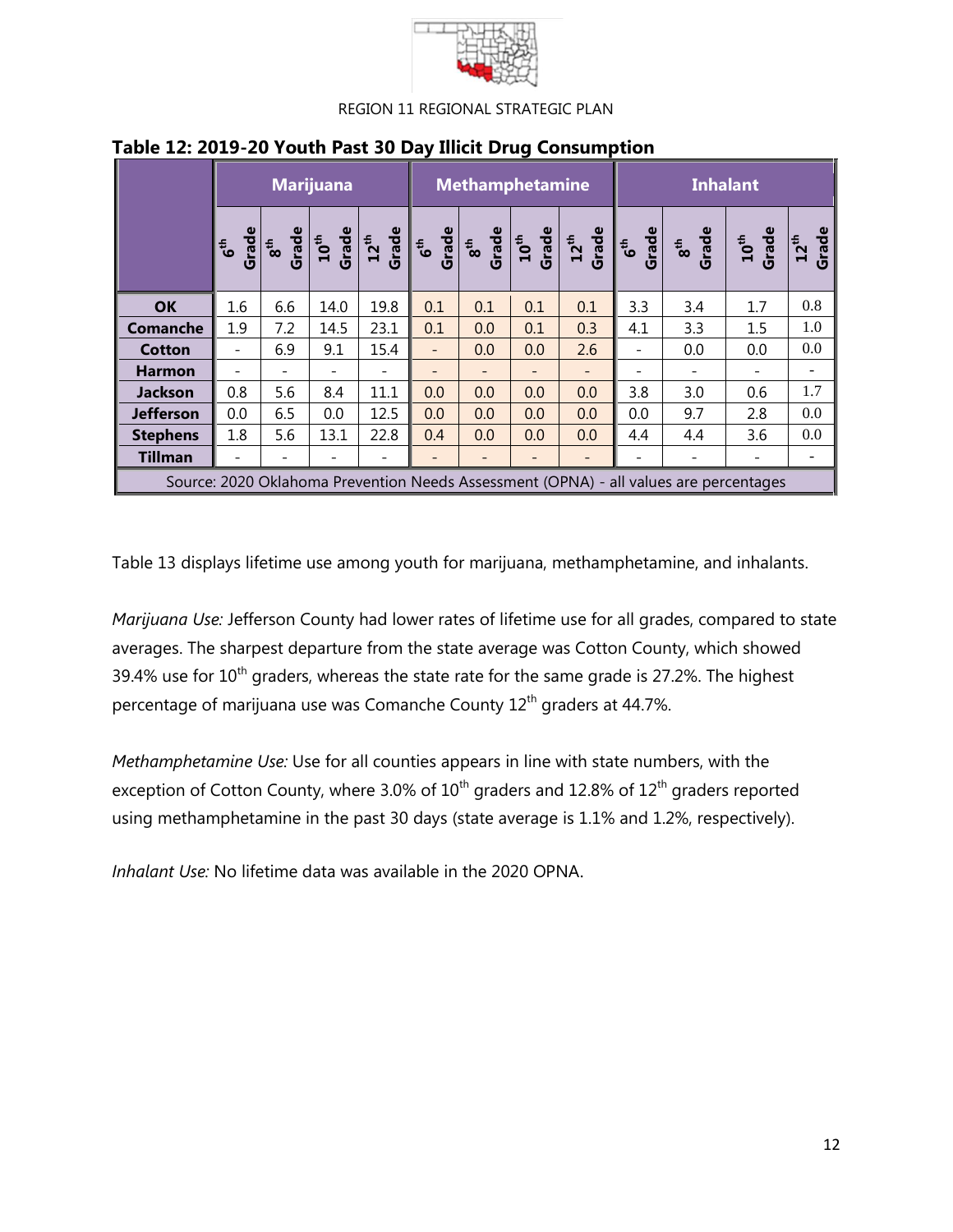

|                  |                                    |                          | <b>Marijuana</b> |                                                                                                                                                                          | <b>Methamphetamine</b> |                        |                                                 |       | <b>Inhalant</b>                                                                       |                          |                                              |                    |
|------------------|------------------------------------|--------------------------|------------------|--------------------------------------------------------------------------------------------------------------------------------------------------------------------------|------------------------|------------------------|-------------------------------------------------|-------|---------------------------------------------------------------------------------------|--------------------------|----------------------------------------------|--------------------|
|                  | Grade<br>$\mathbf{e}^{\mathbf{t}}$ | Grade<br>8 <sup>th</sup> |                  | $\begin{array}{c c} \texttt{10}^\texttt{th} \\\texttt{Grade} \\\texttt{12}^\texttt{th} \\\texttt{Grade} \\\texttt{6}^\texttt{th} \\\texttt{6}^\texttt{th} \\\end{array}$ | Grade                  | Grade<br>$\frac{1}{8}$ | Grade<br>$\frac{12^{th}}{12^{th}}$<br>$10^{th}$ | Grade | G <sup>th</sup><br>Grade                                                              | 8 <sup>th</sup><br>Grade | $\overline{\phantom{a}10}^{\text{th}}$ Grade | Grade<br>$12^{th}$ |
| <b>OK</b>        | 4.0                                | 13.4                     | 27.2             | 39.3                                                                                                                                                                     | 0.6                    | 0.7                    | 1.1                                             | 1.2   |                                                                                       |                          |                                              |                    |
| <b>Comanche</b>  | 4.0                                | 14.7                     | 31.0             | 44.7                                                                                                                                                                     | 0.8                    | 0.6                    | 1.4                                             | 1.5   |                                                                                       |                          |                                              |                    |
| <b>Cotton</b>    |                                    | 10.5                     | 39.4             | 41.0                                                                                                                                                                     |                        | 0.0                    | 3.0                                             | 12.8  |                                                                                       |                          |                                              |                    |
| <b>Harmon</b>    |                                    |                          |                  |                                                                                                                                                                          |                        |                        | $\qquad \qquad -$                               |       |                                                                                       |                          |                                              |                    |
| <b>Jackson</b>   | 1.7                                | 11.1                     | 18.0             | 25.8                                                                                                                                                                     | 0.0                    | 0.5                    | 1.1                                             | 2.4   |                                                                                       |                          |                                              |                    |
| <b>Jefferson</b> | 0.0                                | 6.5                      | 13.9             | 35.9                                                                                                                                                                     | 0.0                    | 0.0                    | 0.0                                             | 0.0   |                                                                                       |                          |                                              |                    |
| <b>Stephens</b>  | 3.2                                | 10.8                     | 23.4             | 39.2                                                                                                                                                                     | 0.4                    | 0.4                    | 1.2                                             | 0.8   |                                                                                       |                          |                                              |                    |
| <b>Tillman</b>   |                                    |                          |                  |                                                                                                                                                                          |                        |                        |                                                 |       |                                                                                       |                          |                                              |                    |
|                  |                                    |                          |                  |                                                                                                                                                                          |                        |                        |                                                 |       | Source: 2020 Oklahoma Prevention Needs Assessment (OPNA) - all values are percentages |                          |                                              |                    |

## **Table 13: 2019-20 Youth Lifetime Illicit Drug Consumption**

*-No data available*

Table 14 shows drug law violations for Cameron University from 2017 – 2019. All were referred for disciplinary action, rather than arrest, and 2019 shows a clear downward trend.

## **TABLE 14: 2017-19 Cameron University Drug Law Violations**

|                                                                      | 2017 | 2018 | 2019 | <b>Total</b> |  |  |  |
|----------------------------------------------------------------------|------|------|------|--------------|--|--|--|
| On Campus<br>Violations                                              | 10   |      |      |              |  |  |  |
| Violations in<br><b>Campus Housing</b>                               |      |      |      |              |  |  |  |
| Source: 2019 Cameron University Annual Security & Fire Safety Report |      |      |      |              |  |  |  |

Table 15 below shows drug-related arrests for both adults and youth within Region 11 in 2019.

**TABLE 15: 2019 Drug-Related Arrests (Adults & Youth)**

| .<br>$\cdots$       |               |              |  |  |  |  |  |  |  |
|---------------------|---------------|--------------|--|--|--|--|--|--|--|
|                     | <b>ADULTS</b> | <b>YOUTH</b> |  |  |  |  |  |  |  |
| <b>OK</b>           | 15,365        | 1,002        |  |  |  |  |  |  |  |
| <b>Comanche</b>     | 688           | 40           |  |  |  |  |  |  |  |
| <b>Cotton</b>       | 16            | 6            |  |  |  |  |  |  |  |
| <b>Harmon</b>       | 4             |              |  |  |  |  |  |  |  |
| Jackson             | 59            |              |  |  |  |  |  |  |  |
| <b>Jefferson</b>    | 29            |              |  |  |  |  |  |  |  |
| <b>Stephens</b>     | 95            |              |  |  |  |  |  |  |  |
| <b>Tillman</b>      | 10            | 2            |  |  |  |  |  |  |  |
| <b>REGION TOTAL</b> | 901           | 56           |  |  |  |  |  |  |  |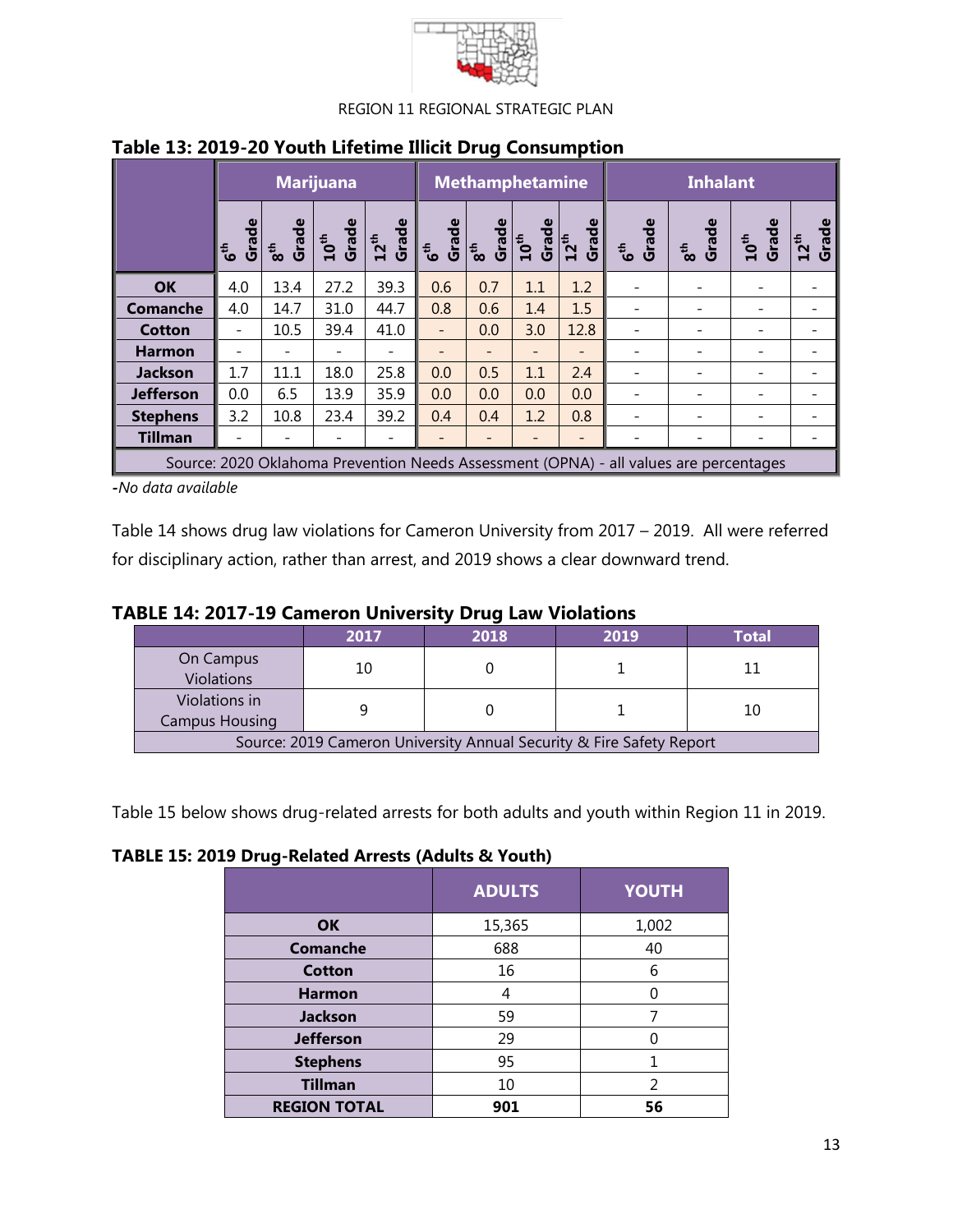

#### Source: 2019 Uniform Crime Reports (UCR) Number of Drug-Related Arrests (OSBI)

## **DATA GAPS & LIMITATIONS**

The REOW identified data gaps and determined underage drinking data could be improved through the following:

- **1)** Lack of data on Harmon and Tillman Counties within the OPNA.
- 2) Lack of available data for 18-20 year olds for non-priority counties for underage drinking. Although Comanche County has multiple higher education facilities, getting surveys administered on college campuses or technology centers requires more extensive efforts and IRB. There are individuals on the REOW and community coalitions however, who have access to 18-20 year old students. Additionally a barrier is getting individuals ages 18-20, who are not college students. The RPC and REOW will research survey examples online and work with our evaluators to find survey questions that could provide more data on this demographic. Then the RPC will work on continuing relationships with these individuals and find opportunities to disseminate the surveys to this age group.
- 3) Limited access to substance abuse related information for Ft. Sill military soldiers and families. WMPN has been working with the Army Substance Abuse Program and partnerships such as these will continue to allow the REOW to work on the data gaps.
- 4) Issues with collecting current county specific adult consumption data for all constructs. A lot of data is readily available for State and National reports, but limited at the county level. WMPN will continue to work with the ODMHSAS and local agencies to determine ways to collect county specific data needed for adult consumption patterns.
- 5) Conviction rates versus dismissed cases have been difficult to obtain data. One way to follow up is through ABLE cases and potentially investigating after doing alcohol compliance checks that WMPN does locally. WMPN will also try to create partnerships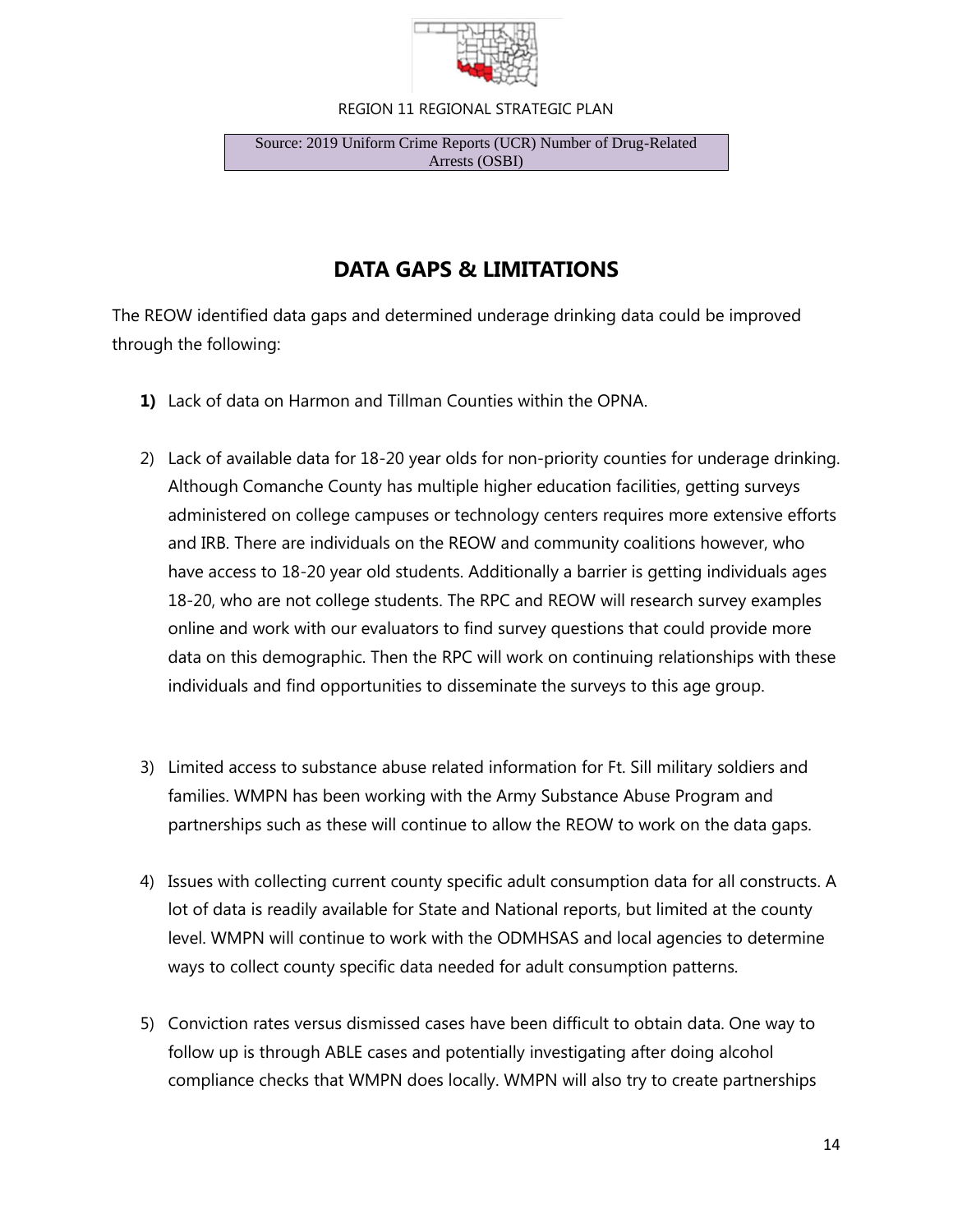

with the judicial system and work with the already established law enforcement connections on data.

# **SUMMARY OF FINDINGS**

## ALCOHOL CONSEQUENCE DATA

In 2019, Comanche County had the highest rate of violent crime in the region with 7.5 per 1,000 residents, far higher even than Oklahoma's statewide average of 4.3. Juvenile alcohol arrest rates for all counties in the region were at 0.0 or 0.1 per 1,000 residents, matching the statewide average. Jefferson County had the highest rate of adult alcohol arrests with 6.3; all other counties were below the state rate of 5.5. Jefferson County also has the greatest percentage of alcohol related crashes, 9.3%, almost double the state percentage of 4.3%. Stephens County exceeded the state as well with 5.5%. All counties were below the state rate of 1.6 per 1,000 residents, although Jefferson County came close with 1.5.

## ALCOHOL CONSUMPTION DATA

In 2019, Jefferson County had the highest percentage of alcohol-related deaths at 100%; however, it is important to note that this county had only 1 crash related fatality. In terms of total deaths, Comanche County is the highest with 5. Comanche also had the highest excessive drinking rate at 14%, which matches the statewide percentage. All other counties in the region reported lower excessive drinking percentages. Excessive drinking is the percentage of adults that report either binge drinking, defined as consuming more than 4 (women) or 5 (men) alcoholic beverages on a single occasion in the past 30 days, or heavy drinking, defined as drinking more than one (women) or 2 (men) drinks per day on average..

According to the OPNA, Jefferson County had the highest rate of past 30-day consumption for  $12<sup>th</sup>$  graders with 42.5%. Jackson County ranked below state averages in nearly every metric (excepting  $8<sup>th</sup>$  grade past 30 day use), most significantly for past 30-Day use among  $10<sup>th</sup>$  and  $12<sup>th</sup>$ graders (11.5% and 23.7%, respectively), and lifetime use among  $10<sup>th</sup>$  graders (36.9%). Cotton and Jefferson Counties both far exceeded the state average for lifetime use among  $12<sup>th</sup>$  graders, 71.8% and 70.0%, respectively, compared to 59.2% statewide.

Concerning past 30 day youth problem alcohol use, while most counties were in line with state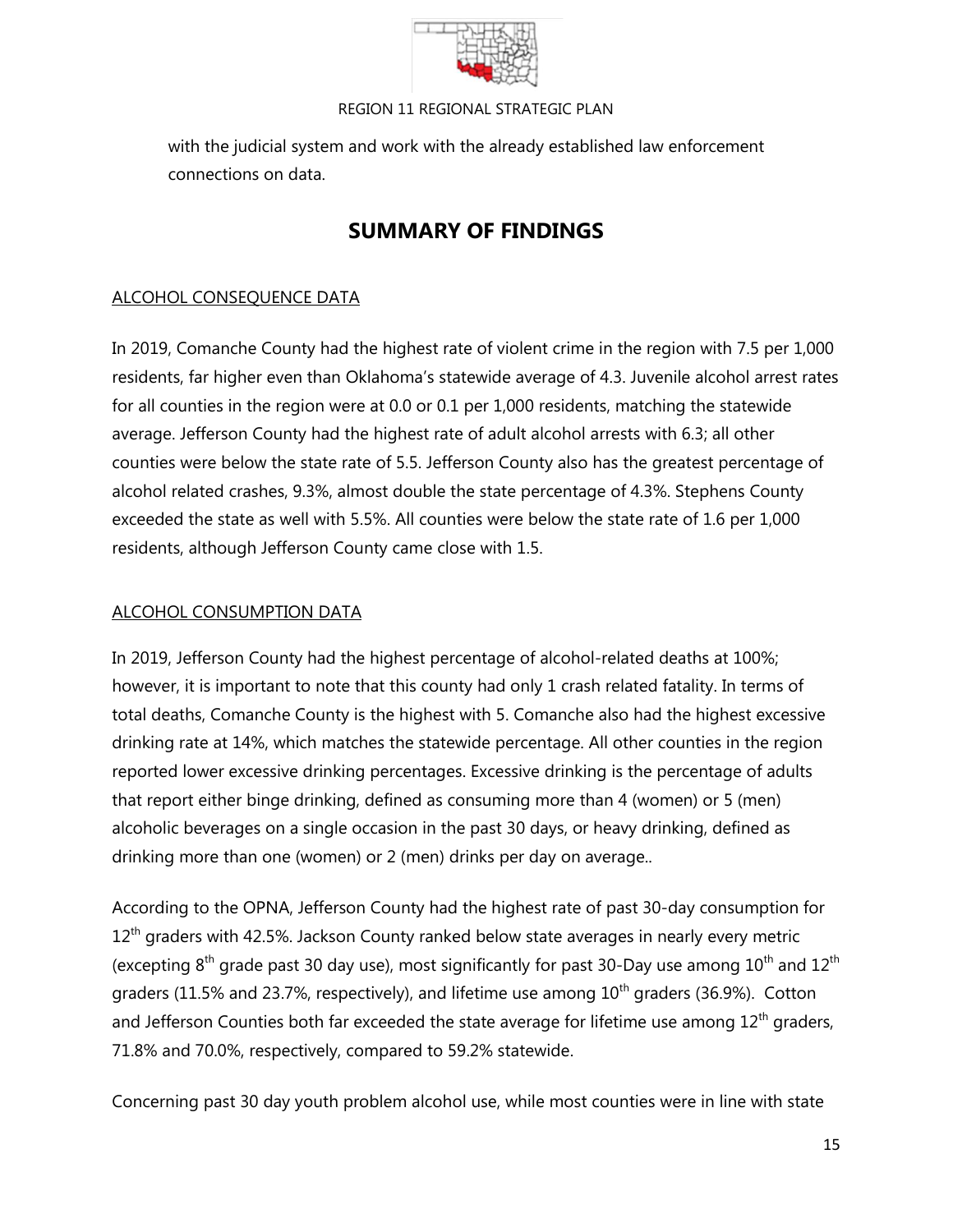

averages, Jefferson County had double the rates of problem alcohol use among  $12<sup>th</sup>$  graders, with 30% reporting having binged, 25% having ridden with a drinking driver and 10% having driven while drinking within the previous 30 days. Cotton County had 27.6% of  $8<sup>th</sup>$  graders report having ridden with a drinking driver, much higher than the state average of 16.8%. Comanche County ranked at or below the state averages in problem use across the board, most significantly with only 12.7% of  $12<sup>th</sup>$  graders reporting having binged, compared to 17.4% for the state.

## DRUG CONSEQUENCE DATA

In 2019, Comanche County had the highest rate of property crimes at 28.9 per 1,000 residents, slightly higher than the state crime rate of 28.4, while Jefferson County had the lowest property crime rate with 8.3. Cotton, Harmon, Jackson, Jefferson, Stephens and Tillman Counties all had property crime rates lower than the statewide rate. Property crime included burglary, larcenytheft, arson and motor vehicle theft. Nearly every county in the region had rates of marijuana treatment admissions higher than the state average (0.7), with Harmon County the lone exception with 0.4. Jackson County had the highest rate of marijuana treatment admissions with 1.6 per 1,000 residents. For methamphetamine admissions, Jefferson and Stephens Counties came in at 1.6 per 1,000 residents, slightly ahead of the statewide rate of 1.5. Jackson County had a rate higher than the state, with 2.1. Comanche, Cotton, Harmon and Tillman Counties all had methamphetamine admission rates at or below the state average.

## DRUG CONSUMPTION DATA:

*Non-Medical Use of Prescription Drugs:* While most of Jackson County's numbers fall below the state average, non-medical misuse or prescription drugs among  $12<sup>th</sup>$  graders is 5.1%, much higher than the statewide 3.4%. Stephens County  $10<sup>th</sup>$  graders reported a rate of 5.7%, compared to the 3.7% in the state. Comanche County also far outpaced the state, with  $8<sup>th</sup>$  and  $10<sup>th</sup>$  graders reporting 5.6% and 6.1% misuse, respectively. Meanwhile, Cotton County reported an interesting 3.4% for  $8<sup>th</sup>$  graders, then 0.0% misuse among  $10<sup>th</sup>$  graders, but 2.6% among  $12<sup>th</sup>$ graders. Jefferson County shows a 2.8% rate of lifetime misuse among 10<sup>th</sup> graders, compared to the state average of 10.8%. Comanche County significantly exceeds the state average for lifetime use for  $10^{th}$  and  $12^{th}$  graders, with 14.1% and 14.5%, respectively. Stephens County  $10^{th}$  and  $12^{th}$ graders also outpace statewide rates, with 13.9% and 15.2% of students reporting misuse.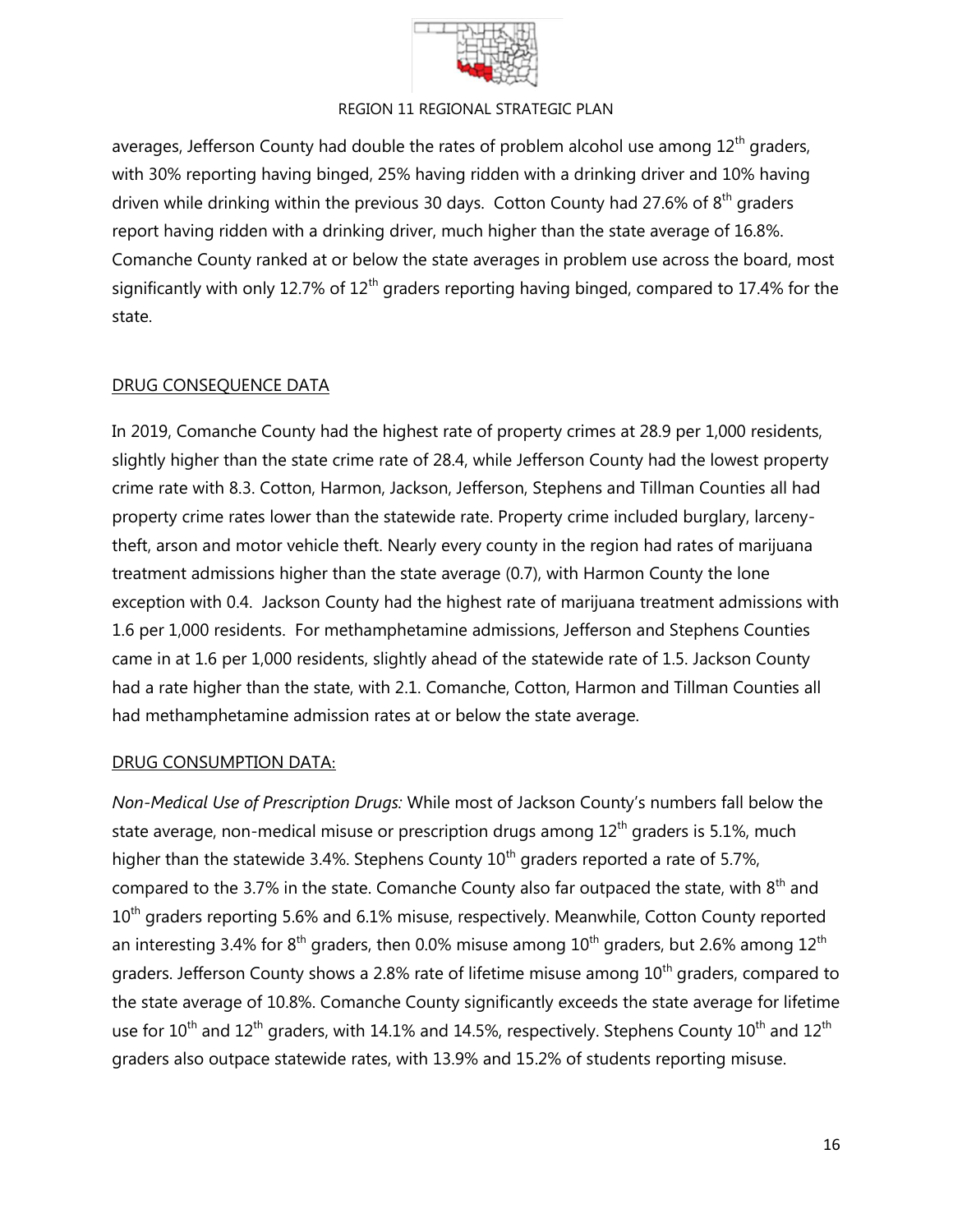

*Marijuana Use:* Comanche County has higher rates of past 30 day youth marijuana use than the State of Oklahoma. Stephens County recorded 22.8% consumption among 12<sup>th</sup> graders. The greatest difference between a county and the state for past 30 day use was in Jefferson County, where  $12^{th}$  graders indicated a consumption rate of 0.0% and 12.5% for  $10^{th}$  and  $12^{th}$  graders, respectively, compared to state averages of 14.0% and 19.8% for the same groups. Jefferson County had lower rates of lifetime use for all grades, compared to state averages. The sharpest departure from the state average was Cotton County, which showed 39.4% use for  $10<sup>th</sup>$  graders, whereas the state rate for the same grade is 27.2%. The highest percentage of lifetime marijuana use was Comanche County 12<sup>th</sup> graders at 44.7%.

*Methamphetamine Use:* Most counties within the region report 0.0% or 0.1% for methamphetamine use. The exception is Cotton County, which reported 2.6% use for  $12<sup>th</sup>$ graders in the past 30 days, compared to the state rate of 0.1%. Lifetime use for all counties appears in line with state numbers, with the exception of Cotton County, where 3.0% of  $10^{th}$ graders and 12.8% of  $12<sup>th</sup>$  graders reported using methamphetamine in the past 30 days (state average is 1.1% and 1.2%, respectively).

*Inhalant Use:* For almost all counties, inhalant use appears highest for 6<sup>th</sup> graders before tapering off by 12<sup>th</sup> grade. Comanche, Jackson and Stephens Counties all have higher use rates for 6<sup>th</sup> graders than the State of Oklahoma. Jefferson County has the highest percentage reported, with 9.7% of  $8<sup>th</sup>$  graders having used inhalants in the past 30 days, as opposed to the state average of 3.4%. No lifetime data was available in the 2020 OPNA.

# **GLOSSARY**

Alcohol Use · Measures of use of alcohol in the respondent's lifetime, the past year, and the past month

**Binge Use of Alcohol** · Binge use of alcohol was defined as drinking five or more drinks on the same occasion on at least one day in the past 30 days.

**Current Use**  $\cdot$  Any reported use of a specific drug in the past 30 days.

**Driving Under the Influence** · Respondents were asked whether in the past 12 months they had driven a vehicle while under the influence of alcohol and illegal drugs used together, alcohol only, or illegal drugs only.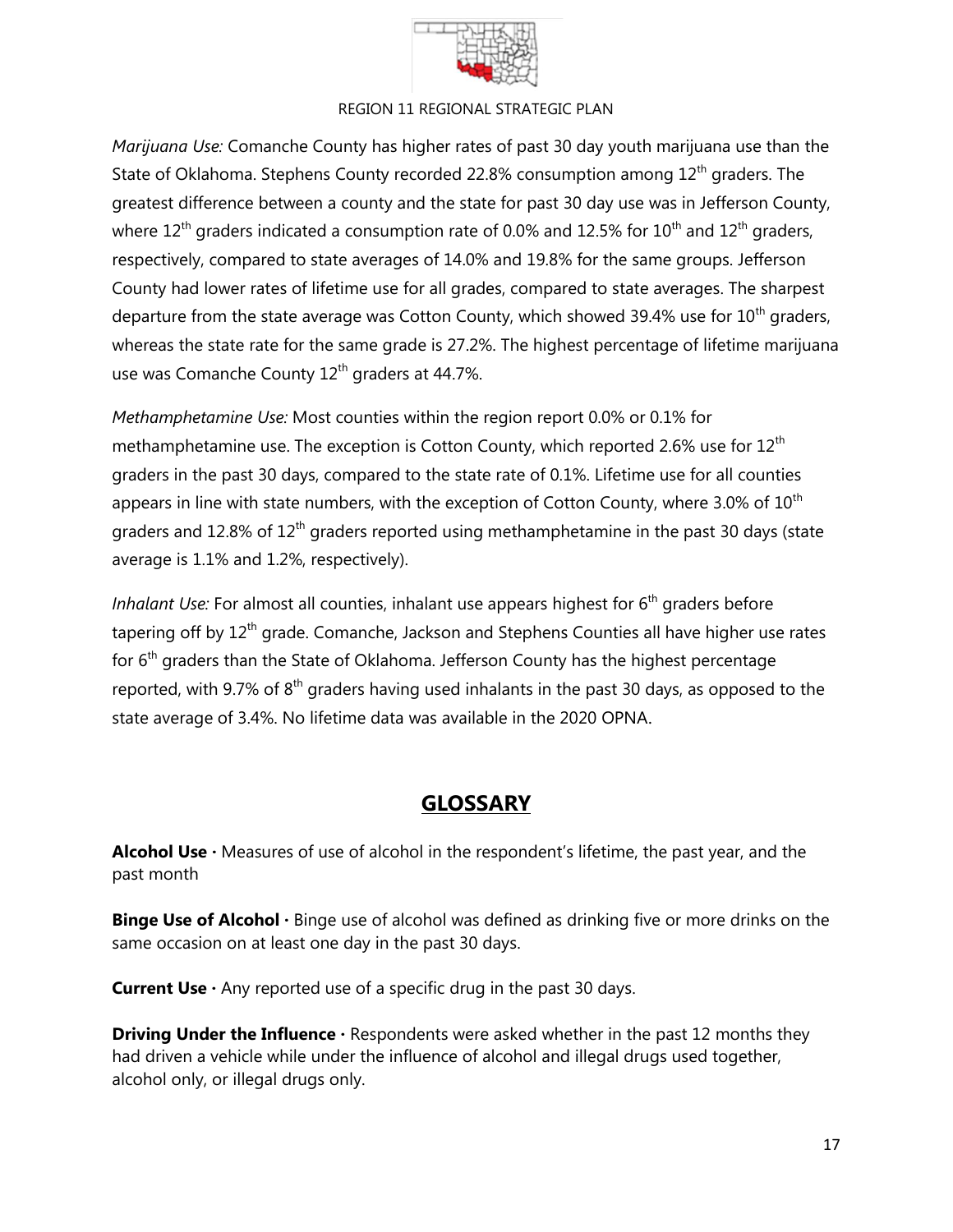

**Incidence ·** Substance use incidence refers to the use of a substance for the first time (new use). Incidence estimates are based on questions about age at first use of substances, year and month of first use for recent initiates, the respondent's date of birth, and interview date.

**Inhalant Use ·** Measures of use of inhalants in the respondent's lifetime, the past year, and the past month

Lifetime Use  $\cdot$  Lifetime use indicates use of a specific drug at least once in the respondent's lifetime. This measure includes respondents who also reported last using the drug in the past 30 days or past 12 months.

**Marijuana Use** · Measures of use of marijuana in the respondent's lifetime, the past year, and the past month

**Methamphetamine Use** · Measures of use of methamphetamine (also known as crank, crystal, ice, or speed), Desoxyn®, or Methedrine® in the respondent's lifetime, the past year, and the past month.

**Need for Alcohol Use Treatment** Respondents were classified as needing treatment for an alcohol use problem if they met at least one of three criteria during the past year: (1) dependence on alcohol; (2) abuse of alcohol; or (3) received treatment for an alcohol use problem at a specialty facility (i.e., drug and alcohol rehabilitation facilities [inpatient or outpatient], hospitals [inpatient only], and mental health centers).

**Need for Illicit Drug or Alcohol Use Treatment · Respondents were classified as needing** treatment for an illicit drug or alcohol use problem if they met at least one of three criteria during the past year: (1) dependence on illicit drugs or alcohol; (2) abuse of illicit drugs or alcohol; or (3) received treatment for an illicit drug or alcohol use problem at a specialty facility (i.e., drug and alcohol rehabilitation facilities [inpatient or outpatient], hospitals [inpatient only], and mental health centers).

**Need for Illicit Drug Use Treatment** · Respondents were classified as needing treatment for an illicit drug use problem if they met at least one of three criteria during the past year: (1) dependence on illicit drugs; (2) abuse of illicit drugs; or (3) received treatment for an illicit drug use problem at a specialty facility (i.e., drug/alcohol rehabilitation facilities [inpatient /outpatient], hospitals [inpatient], mental health centers).

**Non-Medical Use of Prescription Drugs**  $\cdot$  **Using drugs that were not prescribed to you by a** doctor, or using drugs in a manner not intended by the prescribing clinician (e.g., to get high). Nonmedical use does not include taking prescription medications as directed by a health practitioner or the use of over-the-counter medications.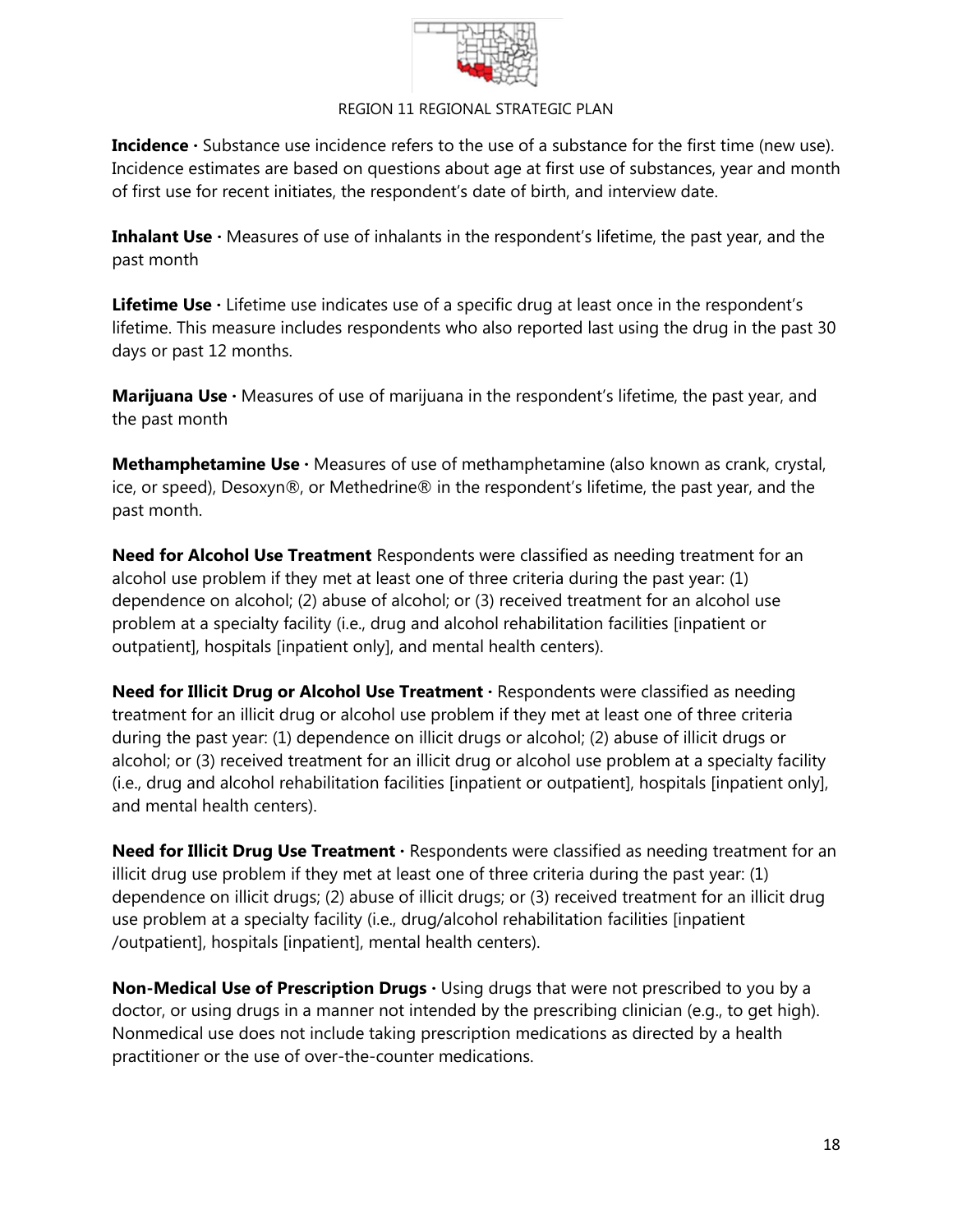

**Other Drugs** · Illicit drugs include marijuana or hashish, cocaine (including crack), inhalants, hallucinogens (including phencyclidine (PCP), lysergic acid diethylamide (LSD), and Ecstasy (MDMA)), heroin, or prescription-type psychotherapeutics used nonmedically, which include stimulants, sedatives, tranquilizers, and pain relievers. Illicit drug use refers to use of any of these drugs.

**Past Month Use** · This measure indicates use of a specific drug in the 30 days prior to the interview. Respondents who indicated past month use of a specific drug also were classified as lifetime and past year users.

**Past Year Use** · This measure indicates use of a specific drug in the 12 months prior to the interview. This definition includes those respondents who used the drug in the 30 days prior to the interview. Respondents who indicated past year use of a specific drug also were classified as lifetime users.

**Prevalence** · Prevalence is a general term used to describe the estimates for lifetime, past year, and past month substance use, dependence or abuse, or other behaviors or interest within a given period (e.g., the past 12 months).

**Treatment for a Substance Use Problem ·** Respondents were asked if they had received treatment for illicit drug use, alcohol use, or both illicit drug and alcohol use in the past 12 months in any of the following locations: a hospital overnight as an inpatient, a residential drug or alcohol rehabilitation facility where they stayed overnight, a drug or alcohol rehabilitation facility as an outpatient, a mental health facility as an outpatient, an emergency room, a private doctor's office, prison or jail, a self-help group or some other place.

# **EPIDEMIOLOGICAL DATA & SOURCES**

**Behavioral Risk Factor Surveillance Survey (BRFSS)** • Established in 1984 by the Centers for Disease Control and Prevention (CDC), the Behavioral Risk Factor Surveillance System (BRFSS) is a state-based system of health surveys that collects information on health risk behaviors, preventive health practices, and health care access primarily related to chronic disease and injury. For many states, the BRFSS is the only available source of timely, accurate data on healthrelated behaviors. Oklahoma has participated in BRFSS since 1995. This report focused on 2007 BRFSS data to give a current picture of substance use/abuse in Oklahoma. <http://www.cdc.gov/brfss/about.htm>

**Cameron University (CU)** • Cameron University is the largest four-year higher education institution in southwest Oklahoma. Cameron University offers associate, baccalaureate and master's degrees in approximately 50 degree programs, from a variety of subjects while enjoying a multitude of social and cultural activities and mixing with a diverse student population. Annually CU produces a security and fire safety report, which includes crime (3 years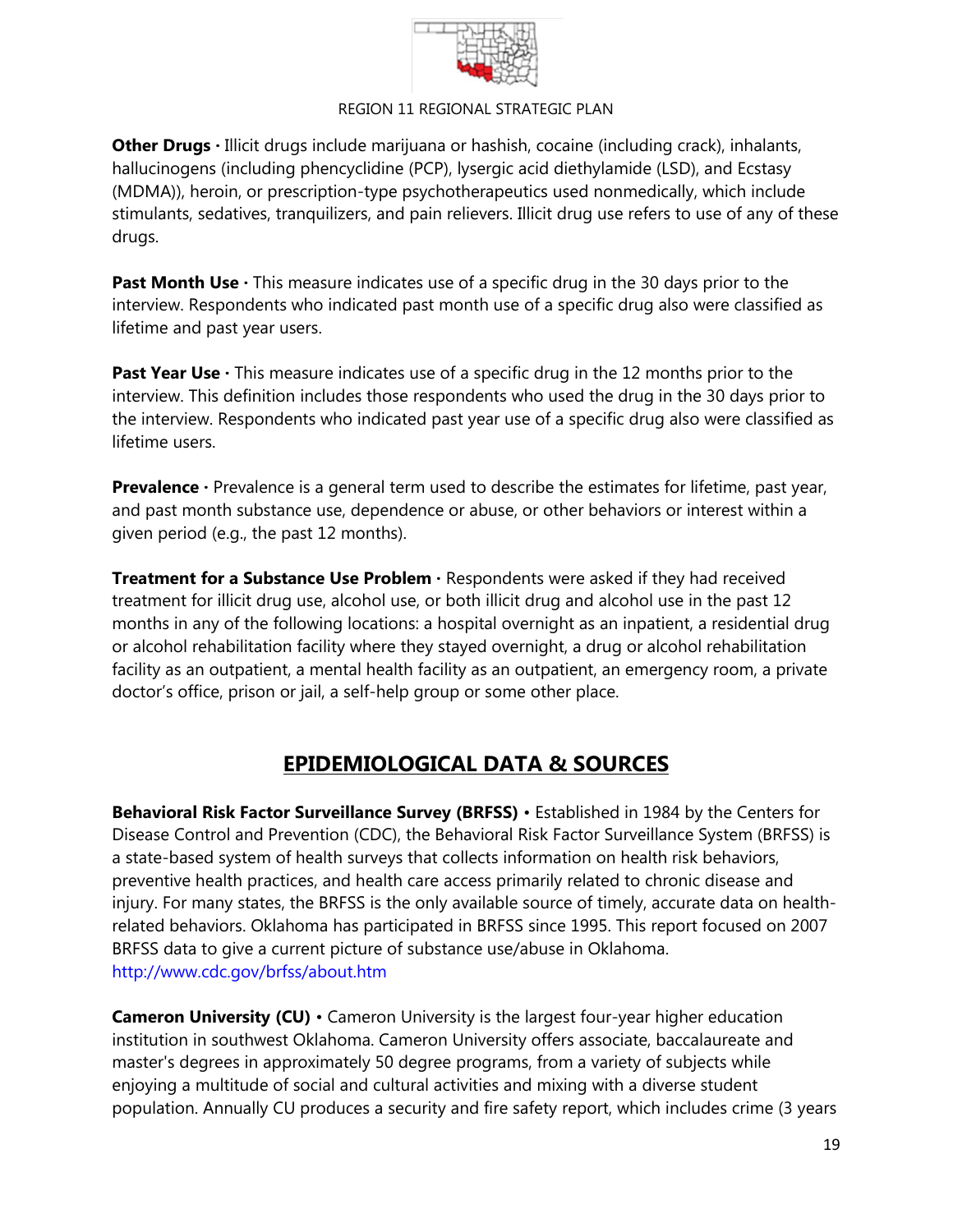

trend) statistics. Data is tracked for drug and liquor law violations, arrests, and disciplinary actions on campus and off campus.

**Fatal Analysis Reporting System (FARS)** • FARS contains data on all fatal traffic crashes within the 50 states, the District of Columbia, and Puerto Rico. The data system was conceived, designed, and developed by the National Center for Statistics and Analysis (NCSA) to assist the traffic safety community in identifying traffic safety problems, developing and implementing vehicle and driver countermeasures, and evaluating motor vehicle safety standards and highway safety initiatives.

**National Survey on Drug Use and Health (NSDUH)** • The National Survey on Drug Use and Health (NSDUH) provides annual data on drug use in the United States. The NSDUH is sponsored by the Substance Abuse and Mental Health Services Administration (SAMHSA), an agency of the U.S. Public Health Service and a part of the Department of Health and Human Services (DHHS). The survey provides yearly national and state-level estimates of alcohol, tobacco, illicit drug, and non-medical prescription drug use. Other health-related questions also appear from year to year, including questions about mental health. The NSDUH findings were used to evaluate substance use/abuse from the age of 12. This survey is not a school based survey so it provides a different perspective than the YRBS for youth. [https://nsduhweb.rti.org](https://nsduhweb.rti.org/)

**National Vital Statistics System (NVSS)** • The National Vital Statistics System is the oldest and most successful example of inter-governmental data sharing in Public Health and the shared relationships, standards, and procedures form the mechanism by which NCHS collects and disseminates the Nation's official vital statistics. These data are provided through contracts between NCHS and vital registration systems operated in the various jurisdictions legally responsible for the registration of vital events – births, deaths, marriages, divorces, and fetal deaths.

**Oklahoma Bureau of Narcotics and Dangerous Drugs (OBN)** • The Oklahoma State Bureau of Narcotics and Dangerous Drugs Control is a law enforcement agency with a goal of minimizing the abuse of controlled substances through law enforcement measures directed primarily at drug trafficking, illicit drug manufacturing, and major suppliers of illicit drugs.

**Oklahoma Department of Mental Health and Substance Abuse Services (ODMHSAS)** • The ODMHSAS was established in 1953 and continues to evolve to meet the needs of all Oklahomans. Collaborating with leaders from multiple state agencies, advocacy organizations, consumers and family members, providers, community leaders and elected officials, the way has been paved for meaningful mental health and substance abuse services transformation in Oklahoma. The ODMHSAS is responsible for providing services to Oklahomans who are affected by mental illness and substance abuse. Treatment data was extracted by ODMHSAS in October 2015 and represents treatment admissions by ODMHSAS providers for up to three drugs (substances) of choice along with children and co-dependents.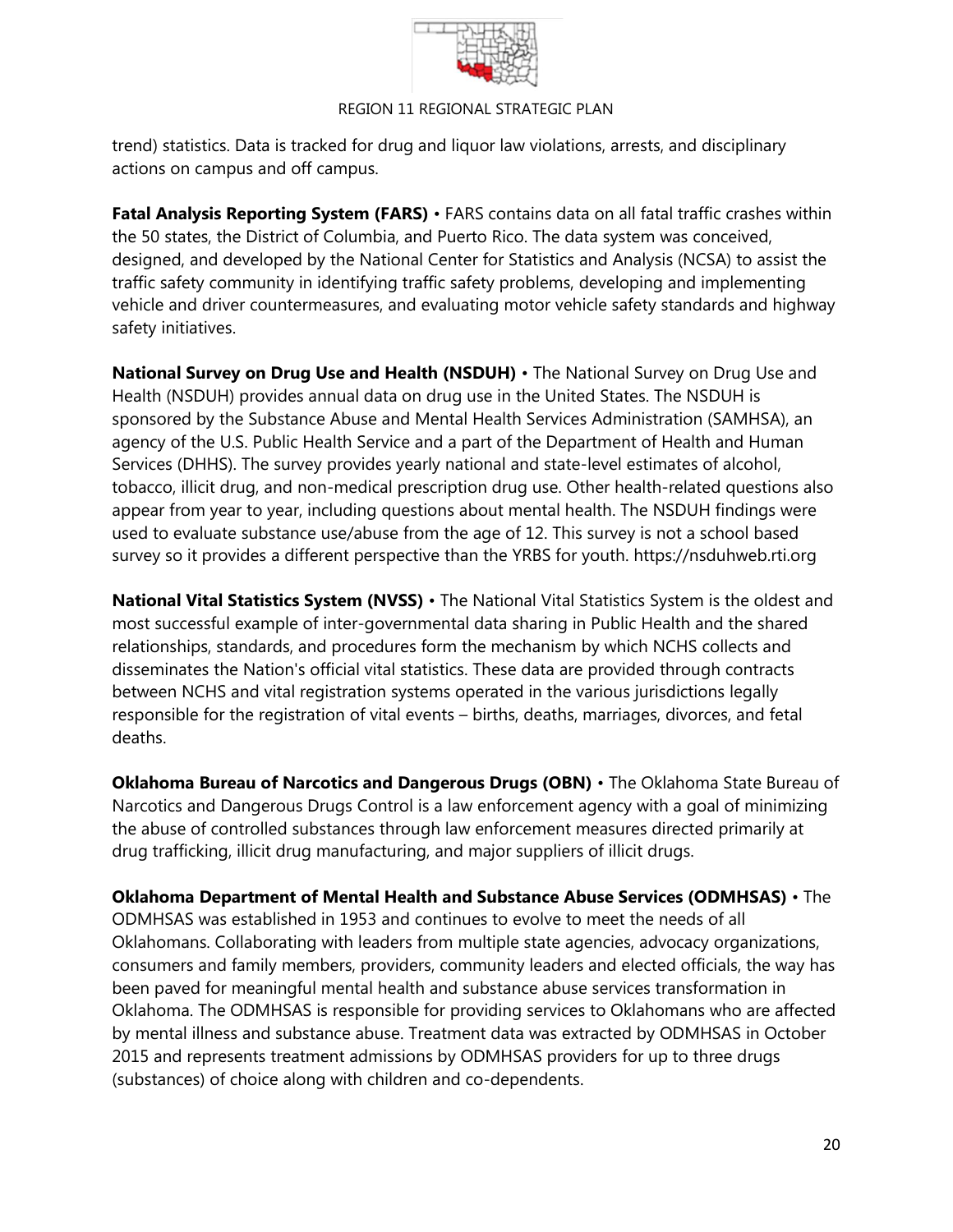

**Oklahoma Highway Safety Office (OHSO)** • The Oklahoma Highway Safety Office (OHSO) was established in 1967 by the Oklahoma Legislature, to combat an alarming increase in the number and severity of traffic crashes and fatalities. The OHSO works closely with local governmental organizations, state agencies, law enforcement agencies, and others to develop programs to address highway safety issues. The programs are federally funded through the National Highway Traffic Safety Administration. Most programs and activities fall into the areas of traffic safety education, training, and enforcement enhancement.

**Oklahoma Prevention Needs Assessment Survey (OPNA)** • The Oklahoma Prevention Needs Assessment is a paper/pencil survey administered in opposite years of the YRBS in schools to 6th, 8th, 10th and 12th grade students. The survey is designed to assess students' involvement in a specific set of problem behaviors, as well as their exposure to a set of scientifically validated risk and protective factors. \* The major limitation of this survey is that it is not a random sample; schools choose whether or not they participate, making it a convenience sample.

**Oklahoma State Bureau of Investigation (OSBI)** • The Oklahoma State Bureau of Investigation Uniform Crime Reporting (UCR) Program is part of a nationwide, cooperative statistical effort.

**Oklahoma State Department of Health (OSDH)** • The OSDH is a department of the government of Oklahoma responsible for protecting the health of all Oklahomans and providing other essential human services and through its system of local health services delivery, is ultimately responsible for protecting and improving the public's health status through strategies that focus on preventing disease. The OSDH serves as the primary public health protection agency in the state. The OK2Share database is ran through their department.

**Pregnancy Risk Assessment Monitoring System (PRAMS)** • PRAMS was initiated in 1987 with a goal to improve the health of mothers and infants by reducing adverse outcomes such as low birth weight, infant mortality and morbidity, and maternal morbidity. PRAMS provides statespecific data for planning and assessing health programs and for describing maternal experiences that may contribute to maternal and infant health.

**Robert Wood Johnson Foundation (RWJF)** • The RWJF strives to build a Culture of Health, by better understanding how different types of programs, policies and systems affect health, equity and well-being. Building on decades of support for evidence-based approaches to health improvement, RWJF's research programs are working to identify root causes of inequitable health outcomes in America, and potential solutions which engage multiple sectors and disciplines.

**Substance Abuse and Mental Health Services Administration (SAMHSA)** • The Substance Abuse and Mental Health Services Administration (SAMHSA), part of the U.S. Department of Health and Human Services (HHS), focuses attention, programs and funding on promoting a life in the community with jobs, homes and meaningful relationships with family and friends for